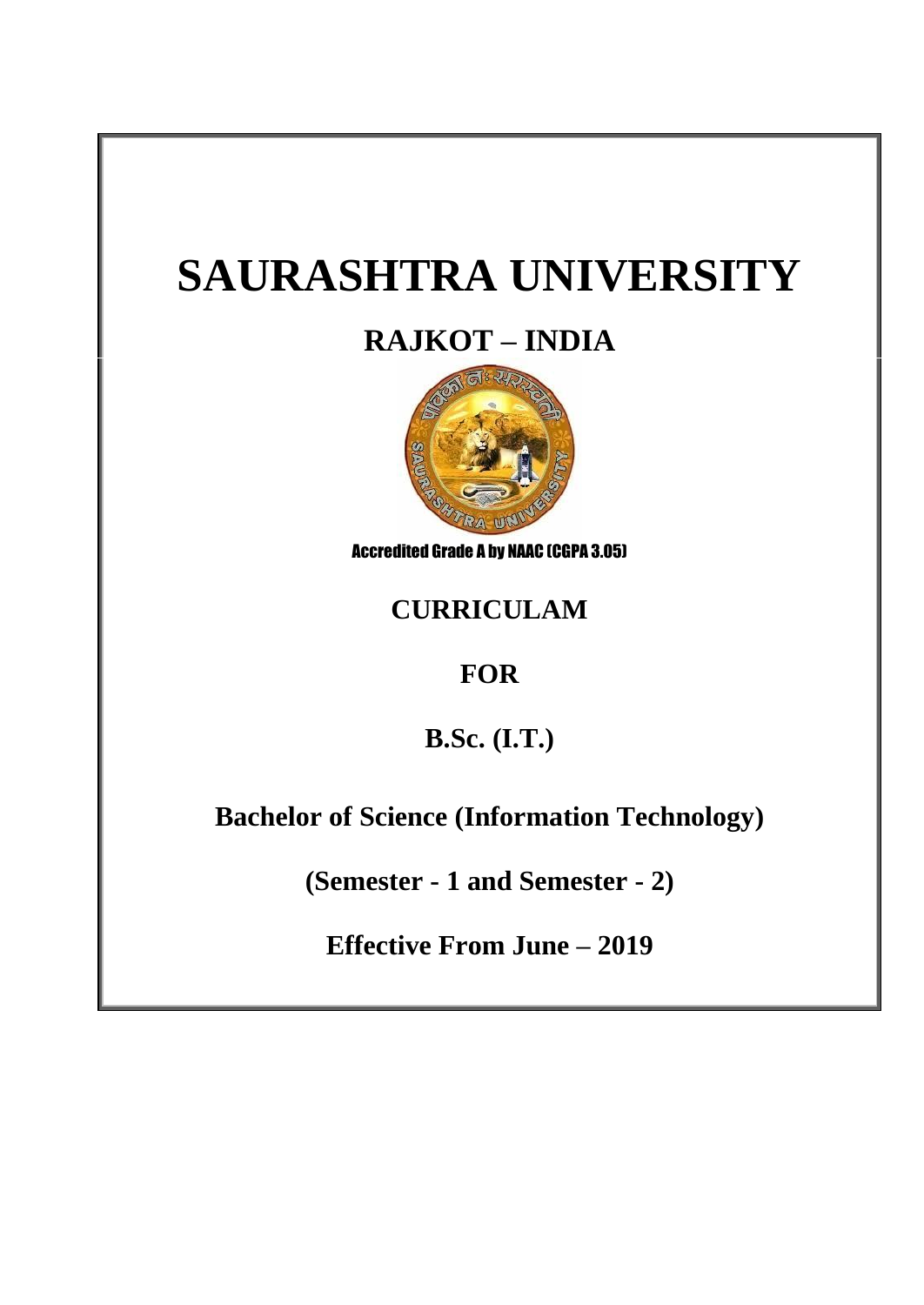# **Bachelor of Science (Information Technology) (Semester - 1 and Semester - 2) Saurashtra University Effective from June – 2019 Bachelor of Science (Information Technology) B.Sc. (I.T.)**

[3 years – Six Semester Full Time Course]

#### **Ordinance, Regulations and Examination Scheme:**

**O. B.Sc. (I.T.) – 1:** Candidate for admission to the Bachelor of Science (Information Technology) must have passed standard  $12<sup>th</sup>$  or equivalent examination from Gujarat higher secondary board or any other board.

**O. B.Sc. (I.T.) – 2:** Candidate seeking admission directly in third semester of Bachelor of Science (Information Technology) must have passed Examination of Diploma in Engineering in Computer Engineering (CE) / Computer Science (CS) / Information Technology (IT).

**O. B.Sc. (I.T.) – 3:** The duration of the course will be of three full time academic years. The examination for the Bachelor of Science (Information Technology) course will be divided into six semesters. No candidate will be allowed to join any other course or service simultaneously.

**O. B.Sc. (I.T.) – 4:** Candidate who have passed an equivalent examination from any other board or examining body and is seeking admission to the B.Sc. (I.T.) course will be required to provide necessary eligibility certificate.

**O. B.Sc. (I.T.) – 5:** No candidate will be admitted to any semester examination for B.Sc. (I.T.) unless it is certified by the Principal that he has attended the course of study to the satisfaction of the principal of the college.

**O. B.Sc. (I.T.) – 6:** Candidate desirous of appearing at any semester examination of the B.Sc. (I.T.) course must forward their application in the prescribed from to the University through the principal of the college on or before the date prescribed for the purpose under the relevant ordinances.

**O. B.Sc. (I.T.) – 7:** No candidate will be permitted to reappear at any semester examination, which he has already passed. The marks of successfully completed paper will be carrying forwarded for the award of class.

**O. B.Sc. (I.T.) – 8:** There shall be an examination at the end of each semester to be known as first semester examination, second semester examination respectively. At which a student shall appear in that portion of theory papers, practical and viva  $-$  voice if any, for which he has kept the semester in accordance with the regulations in this behalf.

A candidate whose term is not granted for what so ever reason shall be required to keep attendance for that semester or term when the relevant papers are actually taken at the college.

**O. B.Sc. (I.T.) – 9:** After successfully passing all the subjects of semester – 1 candidate will be awarded by certificate CCC and after passing all the subjects of Semester  $-1$  and Semester  $-2$ candidate will be awarded by CCC+

**O. B.Sc. (I.T.) – 10:** Medium of instruction is English.

# **O. B.Sc. (I.T.) – 11:**

Any candidate can go up to take admission in pre to pen-ultimate semester irrespective of failure in any number of subjects.

A Candidate can take admission to pen-ultimate semester if he/she is not failing to more than two subjects.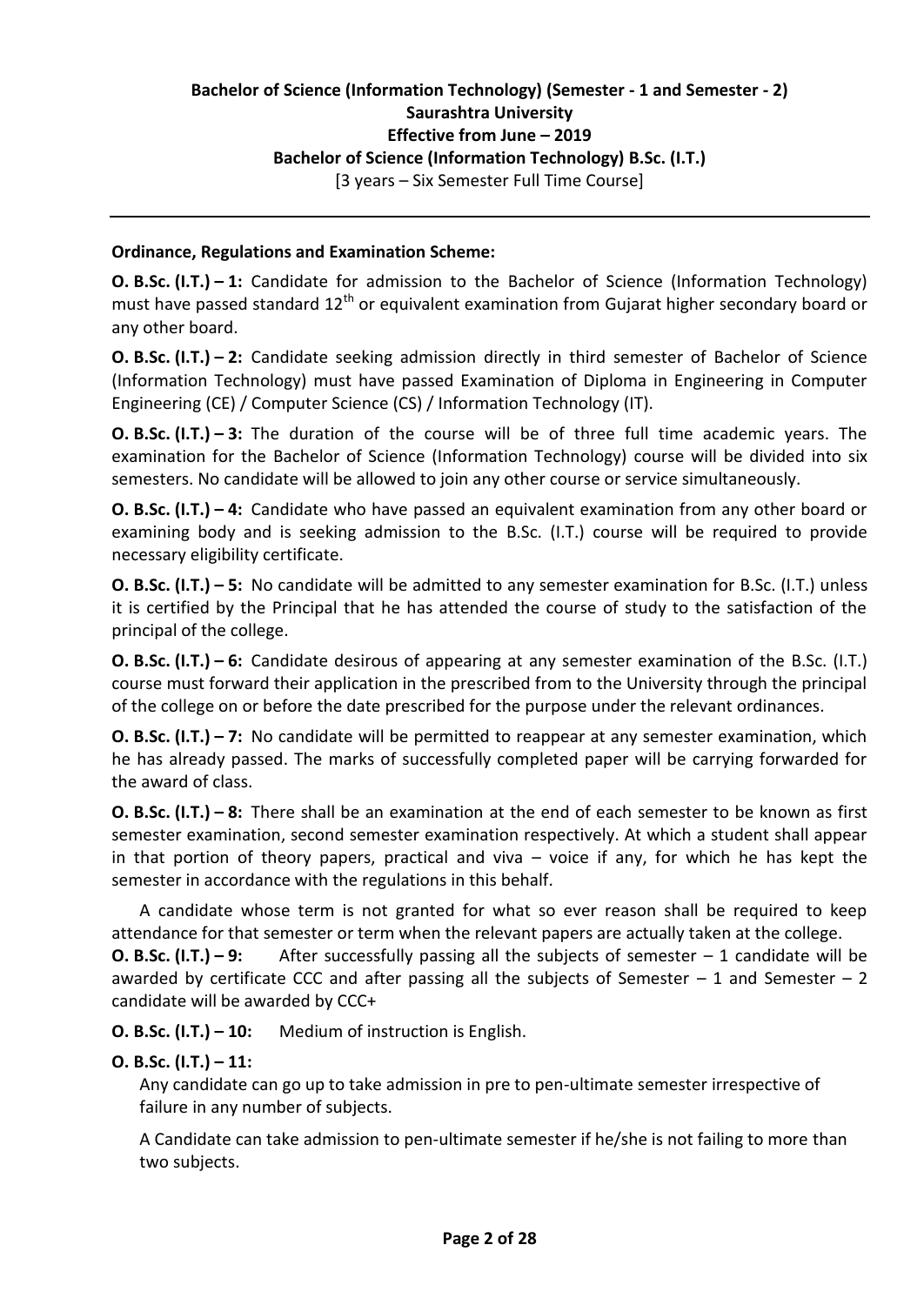#### **Effective from June – 2019**

A candidate can take admission to ultimate {final} semester if he/she has cleared all semesters before pen-ultimate semester and not failing in more than two subjects of pen-ultimate semester.

That is a candidate will be permitted to continue his/her study up to the  $4<sup>th</sup>$  semester examination without passing his/her previous semester examination.

A candidate can take admission to fifth (pen-ultimate) semester if he/she is failing in NOT more than two subjects of previous (1 to 4) semesters.

A candidate can take admission to Sixth (Ultimate Final) Semester if he/she is not failing in more than two subjects of  $5<sup>th</sup>$  Semester. Provided he/she must have cleared all 1 to 4 semester.

#### **Regulations:**

#### **R.S.B.Sc.(IT) – 1. Standard Of Passing**

The standard of passing the B.Sc.(IT) degree examination will be as under:

- (1) To pass any semester examination of the B.Sc.(IT) degree, a candidate must obtain at least 40% marks in the university examination separately in each course of theory and practical.
- (2) Class will be awarded based on Earned Grade Point, SGPA and CGPA as per rules of University.
- (3) A result of candidate who has obtained admission directly in Bachelor of Computer Application semester  $-3$  will be declared by considering his marks of semester 3 to 6 in aggregate and accordingly class will be awarded.

#### **R.S. B.Sc.(IT) – 2. Marks and credit hours of each course**

Marks of Internal examination, university examination and credit hours will be as under:

- 1. Total marks of each theory course are 100 (university examination of 70 marks + internal examination of 30 marks).
- 2. Marks of each unit in the course are equal (i.e. 14 Marks). Total marks of each course are 14x5=70 for university examination.
- 3. Credit hours (lectures) for each unit in the course are equal (i.e. 12 hours). Total credit hours (lectures) of each course are 12x5=60.
- 4. Total marks of each practical and project-viva course are 100. No internal examination of marks in practical and project-viva courses.

#### **R.S. B.Sc.(IT) – 3. Structure of Question Paper**

Question Paper contains 5 questions (each of 14 marks). Every question will be asked from corresponding unit as specified in the syllabus of each course. (i.e. Question-1 from Unit No.1 and remaining questions from their corresponding units)

Every question is divided in four parts like (a), (b), (c) and (d). Part (a) contains four objective type questions (not MCQ) like definition, reason, answer in one line, answer in one word etc., each of one marks and no internal option. Part (b) contains two questions each of two marks and student will attempt any one out of two. Part (c) contains two questions each of three marks and student will attempt any one out of two. Part (d) contains two questions each of five marks and student will attempt any one out of two.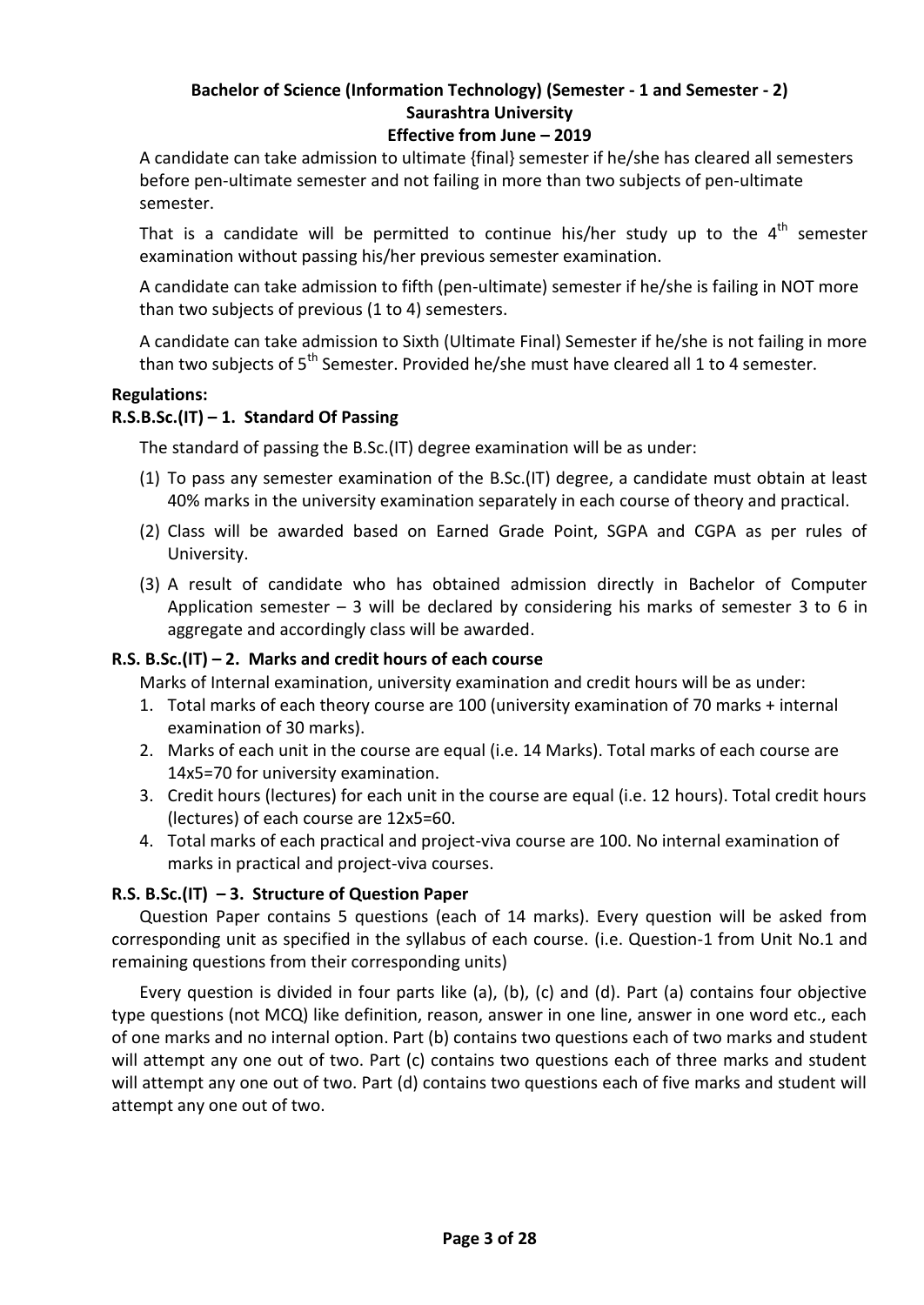#### **R.S. B.Sc.(IT) – 4. Following is the syllabus of each course of** B.Sc.(IT) **Program.**

| SR.<br>NO.                     | <b>SUBJECT</b>                            | No. of<br>LECT./Lab. PER<br><b>WEEK</b> | <b>CREDIT</b> |  |
|--------------------------------|-------------------------------------------|-----------------------------------------|---------------|--|
| 1.                             | $CS - 01$                                 | 5                                       | 5             |  |
|                                | <b>TECHNICAL COMMUNICATION SKILL</b>      |                                         |               |  |
| 2.                             | $CS - 02$                                 |                                         |               |  |
|                                | PROBLEM SOLVING METHODOLOGIS AND          | 5<br>5                                  |               |  |
|                                | PROGRAMMING IN C                          |                                         |               |  |
|                                | $CS - 03$                                 |                                         |               |  |
| 3.                             | COMPUTER FUNDAMENTALS AND EMERGING        | 5                                       | 5             |  |
|                                | <b>TECHNOLOGY</b>                         |                                         |               |  |
|                                | $CS - 04$                                 |                                         |               |  |
| 4.                             | NETWORKING & INTERNET ENVIRONMENT         | 5                                       | 5             |  |
| 5.                             | $CS - 05$                                 |                                         |               |  |
|                                | PRACTICALS (BASED ON CS-04 & PC SOFTWARE) | 5                                       | 5             |  |
|                                | $CS - 06$                                 |                                         |               |  |
| 6.                             | PRACTICALS (BASED ON CS-2)                | 5                                       | 5             |  |
| Total Credits of Semester $-1$ |                                           |                                         |               |  |

# **B.Sc. (I.T.) (Semester – 1)**

Note:

- 1. Total marks of each theory paper are 100 (university examination of 70 marks + internal examination of 30 marks).
- 2. Total marks of each practical and project-viva paper are 100. No internal examination of marks in practical and project-viva papers.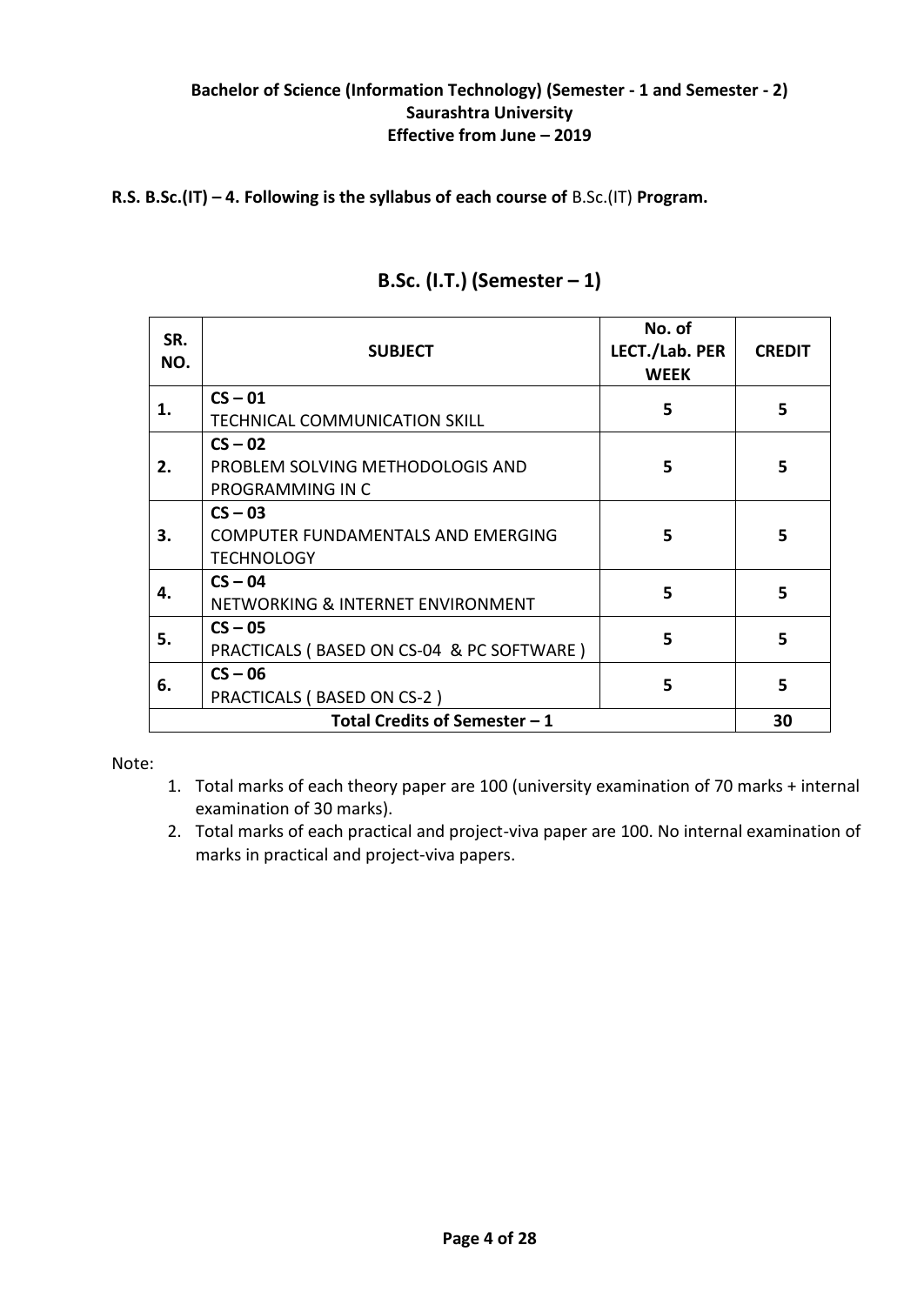|                | <b>CS-01: TECHNICAL COMMUNICATION SKILL</b>                                                                           |                                                                                                                                                                                                                                                                                                                                                                               |  |
|----------------|-----------------------------------------------------------------------------------------------------------------------|-------------------------------------------------------------------------------------------------------------------------------------------------------------------------------------------------------------------------------------------------------------------------------------------------------------------------------------------------------------------------------|--|
|                | Objective:                                                                                                            |                                                                                                                                                                                                                                                                                                                                                                               |  |
|                | To Understand the correct use of English Language and improve the Communication Skills for<br>technical communication |                                                                                                                                                                                                                                                                                                                                                                               |  |
| Unit  <br>No.  | <b>Topic</b>                                                                                                          | <b>Detail</b>                                                                                                                                                                                                                                                                                                                                                                 |  |
| $\mathbf{1}$   | <b>Concepts and</b><br><b>Fundamentals</b>                                                                            | Introduction to Technical Communication, meaning of communication,<br>Importance of communication, Communication scope, types, Process of<br>communication, Communication models and theories, Essentials of good<br>communication                                                                                                                                            |  |
|                |                                                                                                                       | The seven Cs of communication, Factors responsible for growing<br>importance of communication, Channels of communication, Verbal and<br>Non-Verbal communication, Formal and Informal communication,<br>Barriers of, and aids to communication. [T1, T2, T3, T4]                                                                                                              |  |
| $\overline{2}$ | Written<br>Communication                                                                                              | Objectives of written communication, Media of written communication,<br>Merits and demerits of written communication, Planning and preparing<br>of effective business messages. Persuasive writing.                                                                                                                                                                           |  |
|                |                                                                                                                       | <b>Overview of Technical Research and Report Writing:</b><br>Definition and Nature of Technical Writing, Properties/features and<br>process of Technical Writing, Basic Principles of Technical Writing, Styles<br>in Technical Writing, The Role of Technical Writing, The Wholistic Guide<br>of Technical Writing, End-products of Technical Writing. Writing<br>Proposals. |  |
|                |                                                                                                                       | <b>Writing Letters:</b><br>Business letters, Office memorandum, Good news and bad news letters,<br>Persuasive letters, Sales letters, Letter styles/ layout.                                                                                                                                                                                                                  |  |
|                |                                                                                                                       | <b>Report Writing:</b><br>Meaning & Definition, Types of report (Business report & Academic<br>report), Format of report, Drafting the report, Layout of the report,<br>Essential requirement of good report writing.                                                                                                                                                         |  |
|                |                                                                                                                       | <b>Job Application:</b><br>Types of application, Form & Content of an application, drafting the<br>application, Preparation of resume. [T1,T2,T3,]                                                                                                                                                                                                                            |  |
| 3              | Oral<br><b>Communication-1</b>                                                                                        | of<br>effective<br>oral<br>communication,<br>Media<br>Principles<br>of<br>oral<br>communication, Advantages of oral communication, Disadvantages of<br>oral communication, Styles of oral communication.                                                                                                                                                                      |  |
|                |                                                                                                                       | Interviews:<br>Meaning & Purpose, Art of interviewing, Types of interview, Interview<br>styles, Essential Features, Structure, Guidelines for Interviewer,<br>Guidelines for interviewee. Meetings: Definition, Kind of meetings,                                                                                                                                             |  |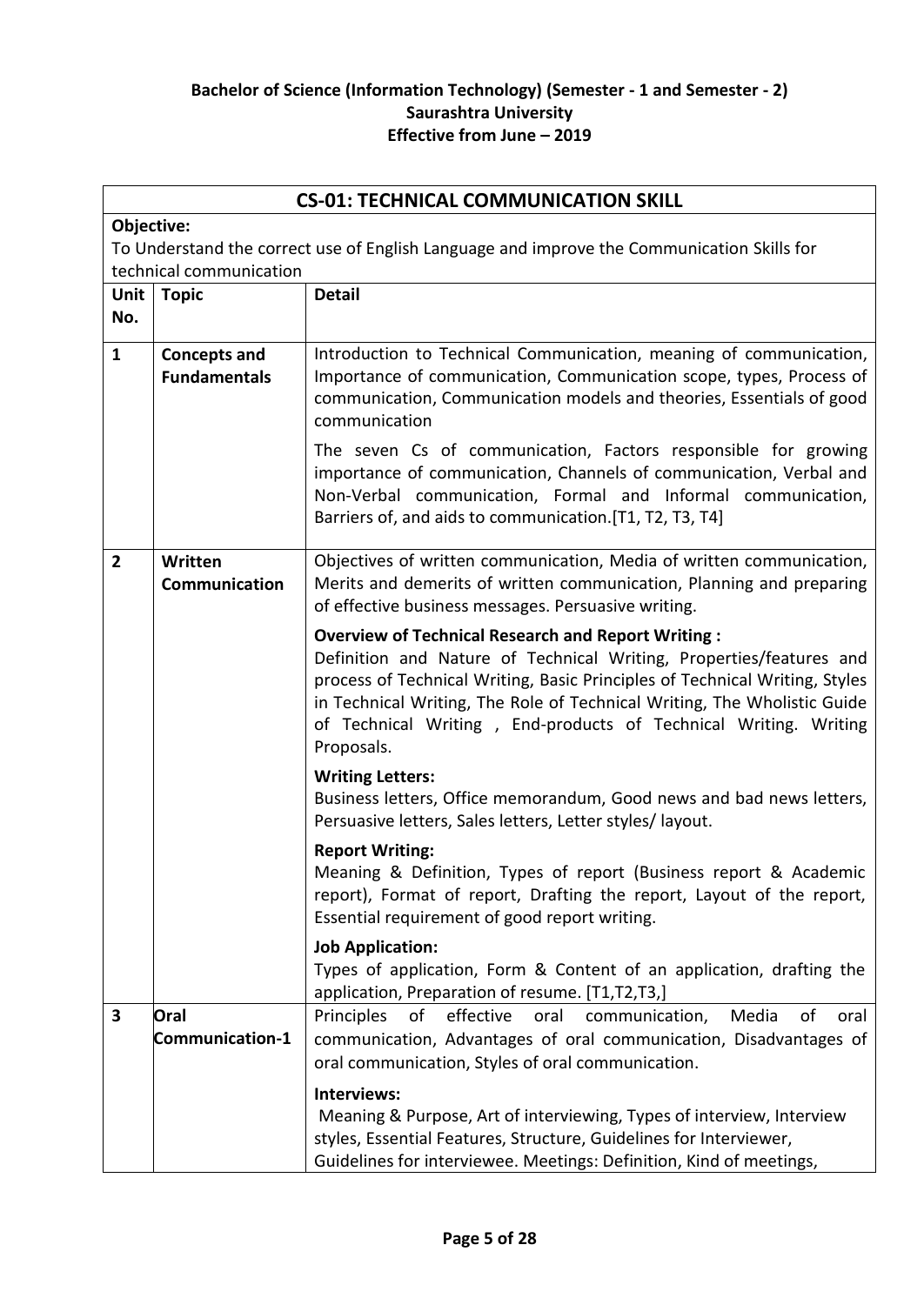|                | Effective from June – 2019 |                                                                                                                                                                                                                                                                                                                                                            |  |  |  |
|----------------|----------------------------|------------------------------------------------------------------------------------------------------------------------------------------------------------------------------------------------------------------------------------------------------------------------------------------------------------------------------------------------------------|--|--|--|
|                |                            | Advantages and disadvantages of meetings/ committees, Planning and<br>organization of meetings.                                                                                                                                                                                                                                                            |  |  |  |
|                |                            | <b>Project Presentations:</b><br>Advantages & Disadvantages, Executive Summary, Charts, Distribution of<br>time (presentation, questions & answers, summing up), Visual<br>presentation, Guidelines for using visual aids, Electronic media (power-<br>point presentation).                                                                                |  |  |  |
| $\overline{4}$ | Oral                       | <b>Listening Skills:</b>                                                                                                                                                                                                                                                                                                                                   |  |  |  |
|                | <b>Communication-2</b>     | Good listening for improved communications, Art of listening, Meaning,<br>nature, process, types and importance of listening, Principles of good<br>listening, Barriers in listening                                                                                                                                                                       |  |  |  |
|                |                            | <b>Negotiation Skills:</b><br>Definition of negotiation, Factors that can influence negotiation, what                                                                                                                                                                                                                                                      |  |  |  |
|                |                            | skills do we need to negotiate, Negotiation process (preparation,<br>proposals, discussions, bargaining, agreement, implementation).                                                                                                                                                                                                                       |  |  |  |
|                |                            | Strategies to, improve oral, presentation, speaking and listening skills.<br>[T1,T2, T3,T4]                                                                                                                                                                                                                                                                |  |  |  |
| 5              | <b>Soft Skills</b>         | <b>Soft Skills:</b>                                                                                                                                                                                                                                                                                                                                        |  |  |  |
|                | &<br>Language Skills:      | Non Verbal communication- kinesics & Proxemics, parlanguage,<br>interpersonal skills, Corporate communication skills - Business Etiquettes<br>[T1, T2, T4]                                                                                                                                                                                                 |  |  |  |
|                |                            | Language Skills:<br>Improving command in English, improving vocabulary, choice of words,<br>Common problems with verbs, adjectives, adverbs, pronouns, tenses,<br>conjunctions, punctuations, prefix, suffix, idiomatic use of prepositions.<br>Sentences and paragraph construction, improve spellings, introduction<br>to Business English. [T3, R1, R3] |  |  |  |
|                | Seminar<br>5 Lectures      |                                                                                                                                                                                                                                                                                                                                                            |  |  |  |

Expert Talk - 5 Lectures

# Test - 5 Lectures

# **Total Lectures 60 + 15 = 75**

#### **Text Books:**

[T1] Kavita Tyagi and Padma Misra , "Advanced Technical Communication", PHI, 2011

- [T2] P.D.Chaturvedi and Mukesh Chaturvedi, "Business Communication Concepts, Cases and Applications", Pearson, second edition.
- [T3] Rayudu, "C.S- Communication", Himalaya Publishing House, 1994.
- [T4] Asha Kaul, "Business Communication", PHI, second edition.

# **Reference Books:**

- [R1] Raymond Murphy, "Essential English Grammar- A self study reference and practice book for elementary students of English" , Cambridge University Press, second edition.
- [R2] Manalo, E. & Fermin, V. (2007). Technical and Report Writing. ECC Graphics. Quezon City.
- [R3] Kavita Tyagi and Padma Misra, "Basic Technical Communication", PHI, 2011.
- [R4] Herta A Murphy, Herbert W Hildebrandt and Jane P Thomas, "Effective Business Communication", McGraw Hill, seventh edition.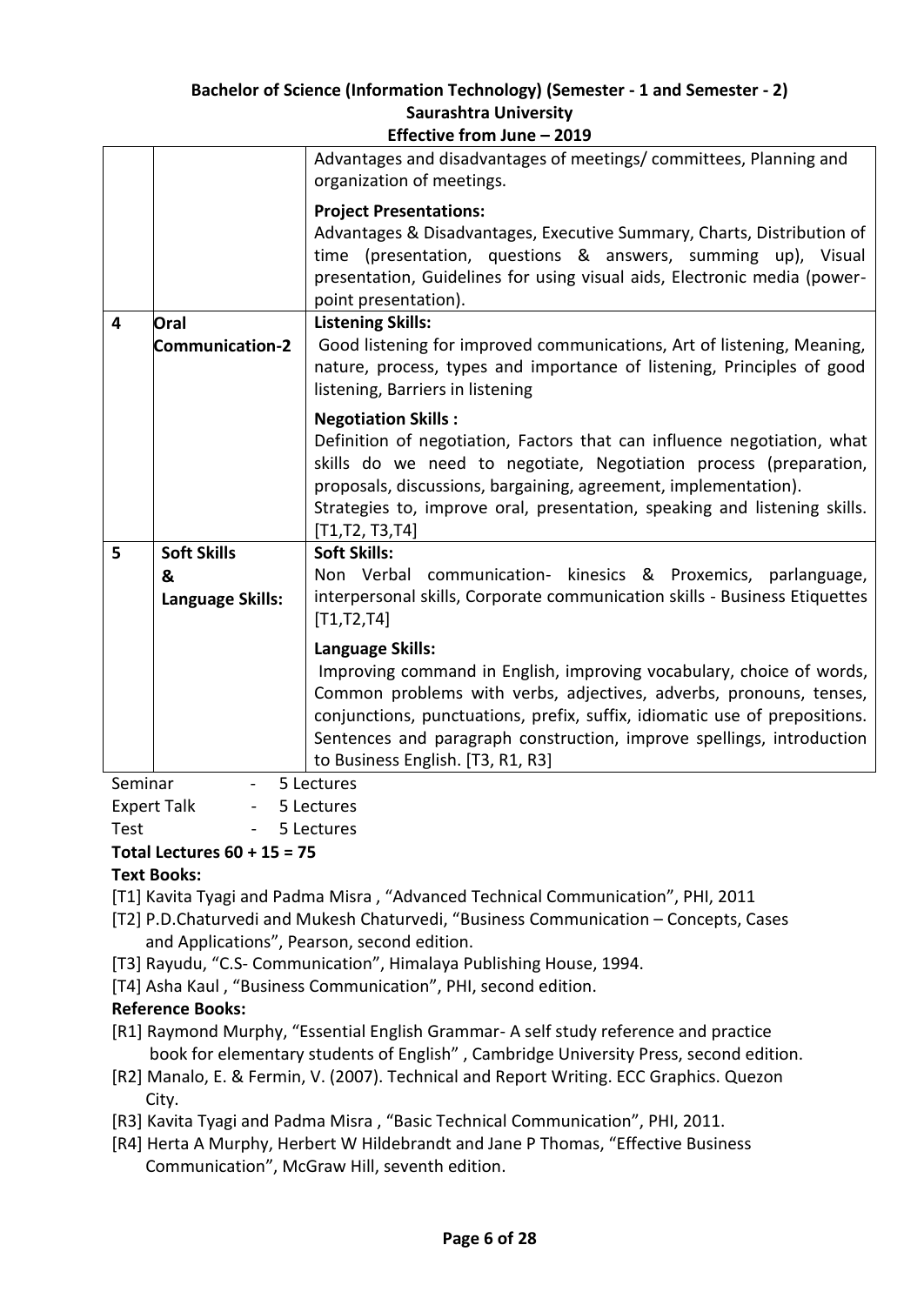| <b>Objective:</b> To develop basic programming skill, concept of memory management and<br>file handling.<br>Unit<br><b>Topic</b><br><b>Detail</b><br>No.<br><b>Introduction</b><br>1<br>Introduction of Computer Languages<br>$\bullet$<br>of C<br>Introduction of Programming Concept<br>$\bullet$ |
|-----------------------------------------------------------------------------------------------------------------------------------------------------------------------------------------------------------------------------------------------------------------------------------------------------|
|                                                                                                                                                                                                                                                                                                     |
|                                                                                                                                                                                                                                                                                                     |
|                                                                                                                                                                                                                                                                                                     |
|                                                                                                                                                                                                                                                                                                     |
|                                                                                                                                                                                                                                                                                                     |
|                                                                                                                                                                                                                                                                                                     |
| Language<br>Introduction of C Language (History & Overview)<br>$\bullet$                                                                                                                                                                                                                            |
| Difference between traditional and modern c.<br>$\bullet$                                                                                                                                                                                                                                           |
| C character set<br>٠                                                                                                                                                                                                                                                                                |
| C tokens                                                                                                                                                                                                                                                                                            |
| Keywords<br>٠                                                                                                                                                                                                                                                                                       |
| Constants<br>٠                                                                                                                                                                                                                                                                                      |
| <b>Strings</b>                                                                                                                                                                                                                                                                                      |
| Identifiers and variables<br>$\blacksquare$                                                                                                                                                                                                                                                         |
| Operators (all 8 operators)<br>٠                                                                                                                                                                                                                                                                    |
| Hierarchy of operators<br>$\bullet$                                                                                                                                                                                                                                                                 |
| Type casting<br>$\bullet$                                                                                                                                                                                                                                                                           |
| Data types in c<br>$\bullet$                                                                                                                                                                                                                                                                        |
| PRE-PROCESSORS IN C<br>$\bullet$                                                                                                                                                                                                                                                                    |
| Introduction<br>Introduction of Logic.<br>$\bullet$                                                                                                                                                                                                                                                 |
| of Logic<br>Necessary Instructions for Developing Logic<br>$\bullet$                                                                                                                                                                                                                                |
| Development<br><b>Basics of Flow Chart</b><br>$\bullet$                                                                                                                                                                                                                                             |
| <b>Tools</b><br>Dry-run and its Use.<br>٠                                                                                                                                                                                                                                                           |
| Other Logic development techniques<br>$\bullet$                                                                                                                                                                                                                                                     |
| $\overline{2}$<br><b>Control</b><br>Selective control structure<br>$\bullet$                                                                                                                                                                                                                        |
| <b>Structures</b><br>If statements<br>٠                                                                                                                                                                                                                                                             |
| Switch statement<br>٠                                                                                                                                                                                                                                                                               |
| Conditional ternary operator                                                                                                                                                                                                                                                                        |
| Iterative (looping) control statements                                                                                                                                                                                                                                                              |
| For loop<br>п                                                                                                                                                                                                                                                                                       |
| Dowhile loop<br>ш                                                                                                                                                                                                                                                                                   |
| While loop<br>п                                                                                                                                                                                                                                                                                     |
| Nesting of loops<br>$\bullet$                                                                                                                                                                                                                                                                       |
| Jumping statements                                                                                                                                                                                                                                                                                  |
| <b>Break statement</b><br>п                                                                                                                                                                                                                                                                         |
| Continue statement<br>п                                                                                                                                                                                                                                                                             |
| Goto statements<br>٠                                                                                                                                                                                                                                                                                |
| Library<br>$\overline{\mathbf{3}}$<br>Types of library functions<br>$\bullet$<br><b>Functions</b>                                                                                                                                                                                                   |
| String Function: Strcpy, strncpy, strcat, strncat, strchr,<br>strrchr, strcmp, strncmp, strspn, strcspn, strlen, strpbrk,                                                                                                                                                                           |
| strstr, strtok                                                                                                                                                                                                                                                                                      |
| Mathematical Functions: Acos, asin, atan, ceil, cos,<br>п                                                                                                                                                                                                                                           |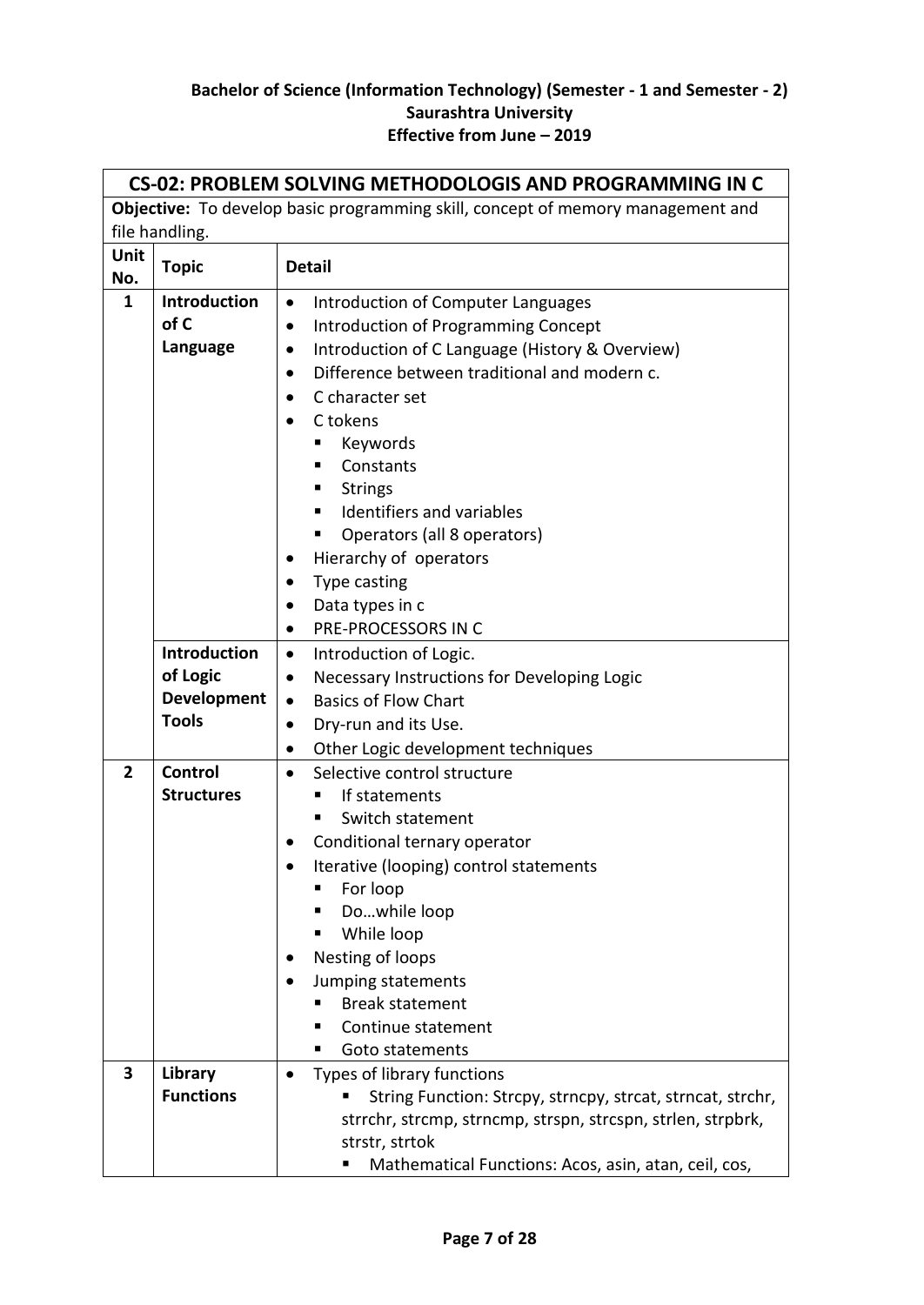| div, exp, fabs, floor, fmod, log, modf, pow, sin, sqrt<br>Date & Time Functions: clock, difftime, mktime, time,<br>asctime, ctime, gmtime, localtime, strftime<br>I/O Formatting Functions: printf, scanf, getc, getchar,<br>ш<br>gets, putc, putchar, puts, ungetc<br>Miscellaneous Functions: delay, clrscr, clearer, errno,<br>isalnum, isalpha, iscntrl, isdigit, isgraph, islower, isprint,<br>isspace, isupper, isxdigit, toupper, tolower<br>Standard Library functions: abs, atof, atol, exit, free,<br>labs, qsort, rand, strtoul, srand<br>Memory Allocation Functions: malloc, realloc, calloc<br>Types of user defined functions<br>Pointers<br>Function call by value<br>Function call by reference<br>٠<br>Recursion<br>$\bullet$ |
|-------------------------------------------------------------------------------------------------------------------------------------------------------------------------------------------------------------------------------------------------------------------------------------------------------------------------------------------------------------------------------------------------------------------------------------------------------------------------------------------------------------------------------------------------------------------------------------------------------------------------------------------------------------------------------------------------------------------------------------------------|
|                                                                                                                                                                                                                                                                                                                                                                                                                                                                                                                                                                                                                                                                                                                                                 |
|                                                                                                                                                                                                                                                                                                                                                                                                                                                                                                                                                                                                                                                                                                                                                 |
|                                                                                                                                                                                                                                                                                                                                                                                                                                                                                                                                                                                                                                                                                                                                                 |
|                                                                                                                                                                                                                                                                                                                                                                                                                                                                                                                                                                                                                                                                                                                                                 |
|                                                                                                                                                                                                                                                                                                                                                                                                                                                                                                                                                                                                                                                                                                                                                 |
|                                                                                                                                                                                                                                                                                                                                                                                                                                                                                                                                                                                                                                                                                                                                                 |
|                                                                                                                                                                                                                                                                                                                                                                                                                                                                                                                                                                                                                                                                                                                                                 |
|                                                                                                                                                                                                                                                                                                                                                                                                                                                                                                                                                                                                                                                                                                                                                 |
|                                                                                                                                                                                                                                                                                                                                                                                                                                                                                                                                                                                                                                                                                                                                                 |
|                                                                                                                                                                                                                                                                                                                                                                                                                                                                                                                                                                                                                                                                                                                                                 |
|                                                                                                                                                                                                                                                                                                                                                                                                                                                                                                                                                                                                                                                                                                                                                 |
|                                                                                                                                                                                                                                                                                                                                                                                                                                                                                                                                                                                                                                                                                                                                                 |
|                                                                                                                                                                                                                                                                                                                                                                                                                                                                                                                                                                                                                                                                                                                                                 |
|                                                                                                                                                                                                                                                                                                                                                                                                                                                                                                                                                                                                                                                                                                                                                 |
|                                                                                                                                                                                                                                                                                                                                                                                                                                                                                                                                                                                                                                                                                                                                                 |
|                                                                                                                                                                                                                                                                                                                                                                                                                                                                                                                                                                                                                                                                                                                                                 |
| Storage classes<br>$\bullet$                                                                                                                                                                                                                                                                                                                                                                                                                                                                                                                                                                                                                                                                                                                    |
| Passing and returning values                                                                                                                                                                                                                                                                                                                                                                                                                                                                                                                                                                                                                                                                                                                    |
| 4<br>Array<br>Types of arrays<br>$\bullet$                                                                                                                                                                                                                                                                                                                                                                                                                                                                                                                                                                                                                                                                                                      |
| Single dimensional array                                                                                                                                                                                                                                                                                                                                                                                                                                                                                                                                                                                                                                                                                                                        |
| Two dimensional array                                                                                                                                                                                                                                                                                                                                                                                                                                                                                                                                                                                                                                                                                                                           |
| Multi-dimensional array                                                                                                                                                                                                                                                                                                                                                                                                                                                                                                                                                                                                                                                                                                                         |
| <b>String arrays</b>                                                                                                                                                                                                                                                                                                                                                                                                                                                                                                                                                                                                                                                                                                                            |
| Use of Arrays in Programming                                                                                                                                                                                                                                                                                                                                                                                                                                                                                                                                                                                                                                                                                                                    |
| <b>Arrays and Matrices</b>                                                                                                                                                                                                                                                                                                                                                                                                                                                                                                                                                                                                                                                                                                                      |
| <b>Structures</b><br>What is structure<br>$\bullet$                                                                                                                                                                                                                                                                                                                                                                                                                                                                                                                                                                                                                                                                                             |
| Initializations and declarations                                                                                                                                                                                                                                                                                                                                                                                                                                                                                                                                                                                                                                                                                                                |
| Memory allocation functions<br>٠                                                                                                                                                                                                                                                                                                                                                                                                                                                                                                                                                                                                                                                                                                                |
| Pointers with structures                                                                                                                                                                                                                                                                                                                                                                                                                                                                                                                                                                                                                                                                                                                        |
| Array with structures                                                                                                                                                                                                                                                                                                                                                                                                                                                                                                                                                                                                                                                                                                                           |
| Udf with structures                                                                                                                                                                                                                                                                                                                                                                                                                                                                                                                                                                                                                                                                                                                             |
| <b>Nested structures</b><br>$\bullet$                                                                                                                                                                                                                                                                                                                                                                                                                                                                                                                                                                                                                                                                                                           |
|                                                                                                                                                                                                                                                                                                                                                                                                                                                                                                                                                                                                                                                                                                                                                 |
| Introduction to union<br>$\bullet$                                                                                                                                                                                                                                                                                                                                                                                                                                                                                                                                                                                                                                                                                                              |
| Difference between Structure & Union<br>$\bullet$                                                                                                                                                                                                                                                                                                                                                                                                                                                                                                                                                                                                                                                                                               |
| 5<br><b>Introduction of Pointers</b><br><b>Pointers</b><br>$\bullet$                                                                                                                                                                                                                                                                                                                                                                                                                                                                                                                                                                                                                                                                            |
| Use of pointers in Dynamic Programming<br>$\bullet$                                                                                                                                                                                                                                                                                                                                                                                                                                                                                                                                                                                                                                                                                             |
| <b>Pointer to Variables</b><br>$\bullet$                                                                                                                                                                                                                                                                                                                                                                                                                                                                                                                                                                                                                                                                                                        |
| Pointer to Array                                                                                                                                                                                                                                                                                                                                                                                                                                                                                                                                                                                                                                                                                                                                |
| Pointer within Array<br>$\bullet$                                                                                                                                                                                                                                                                                                                                                                                                                                                                                                                                                                                                                                                                                                               |
| <b>Pointer To Structure</b><br>$\bullet$                                                                                                                                                                                                                                                                                                                                                                                                                                                                                                                                                                                                                                                                                                        |
| Pointers within structure<br>$\bullet$                                                                                                                                                                                                                                                                                                                                                                                                                                                                                                                                                                                                                                                                                                          |
| Pointer to Pointer<br>$\bullet$                                                                                                                                                                                                                                                                                                                                                                                                                                                                                                                                                                                                                                                                                                                 |
| <b>File Handling</b><br>Concept of data files<br>$\bullet$                                                                                                                                                                                                                                                                                                                                                                                                                                                                                                                                                                                                                                                                                      |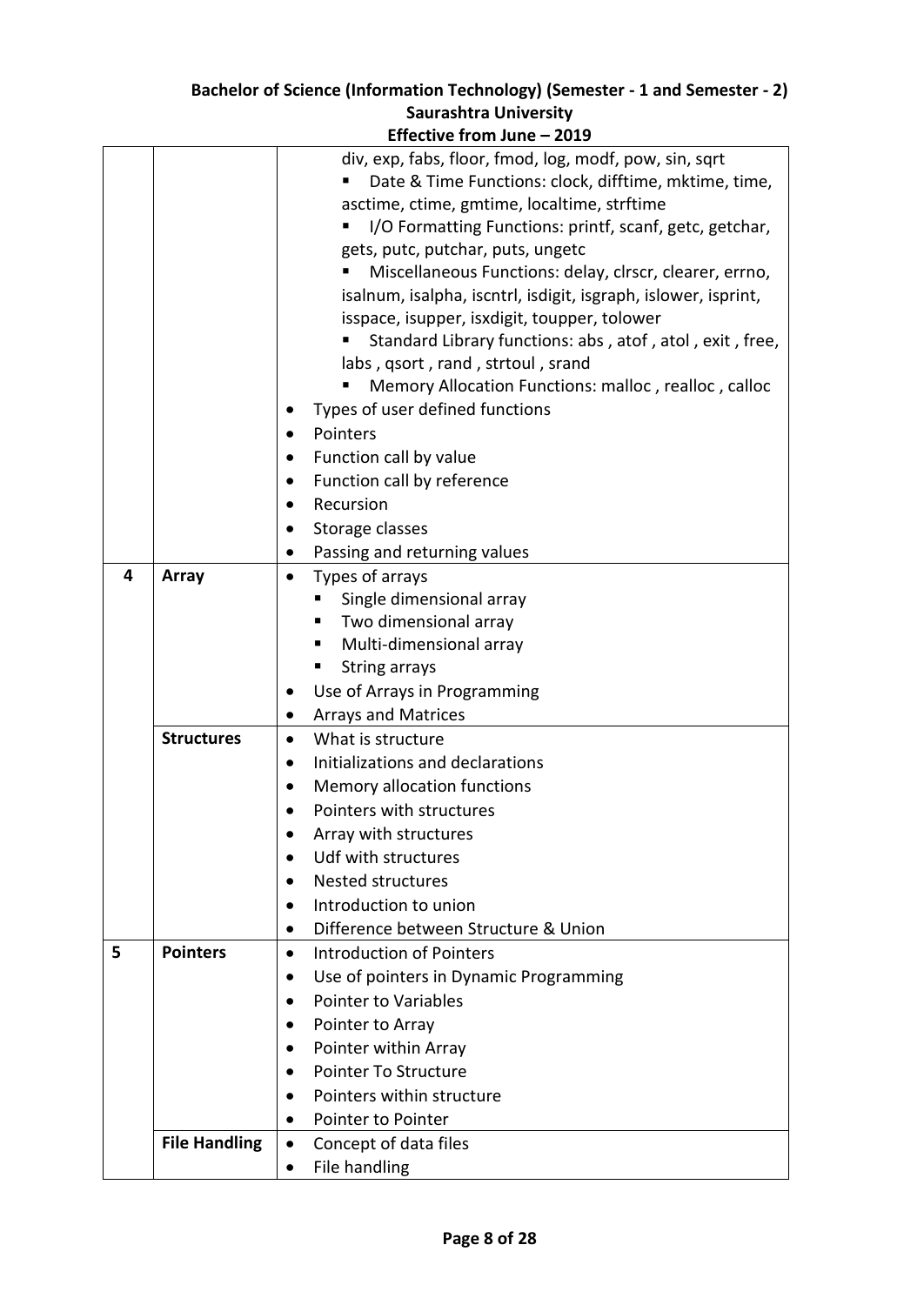| ------------------                                                |
|-------------------------------------------------------------------|
| Use of file handling functions                                    |
| fopen, fclose, fprintf, fscanf, getw, putw, fseek,                |
| ftell, rewind, freopen, remove, rename, feof, ferror, fflush,     |
| fgetpos, sprintf, snprintf, vsprintf, vsnprintf, fscanf, vfscanf, |
| setbuf, setvbuf                                                   |
| I/O operations                                                    |
| Command line arguments                                            |

| Seminar            |                 | 5 Lectures |
|--------------------|-----------------|------------|
| <b>Expert Talk</b> | $\sim$          | 5 Lectures |
| Test               | $\sim$ 10 $\pm$ | 5 Lectures |

#### **Total Lectures 60 + 15 = 75**

#### **Reference Books:**

- 1. Programming in ANSI C Author : E. Balaguruswami.
- 2. Let Us C Author : Yashwant Kanetkar.
- 3. Working withC Author: Yashwant Kanetkar.
- 4. Programming in C Schaum Series publication.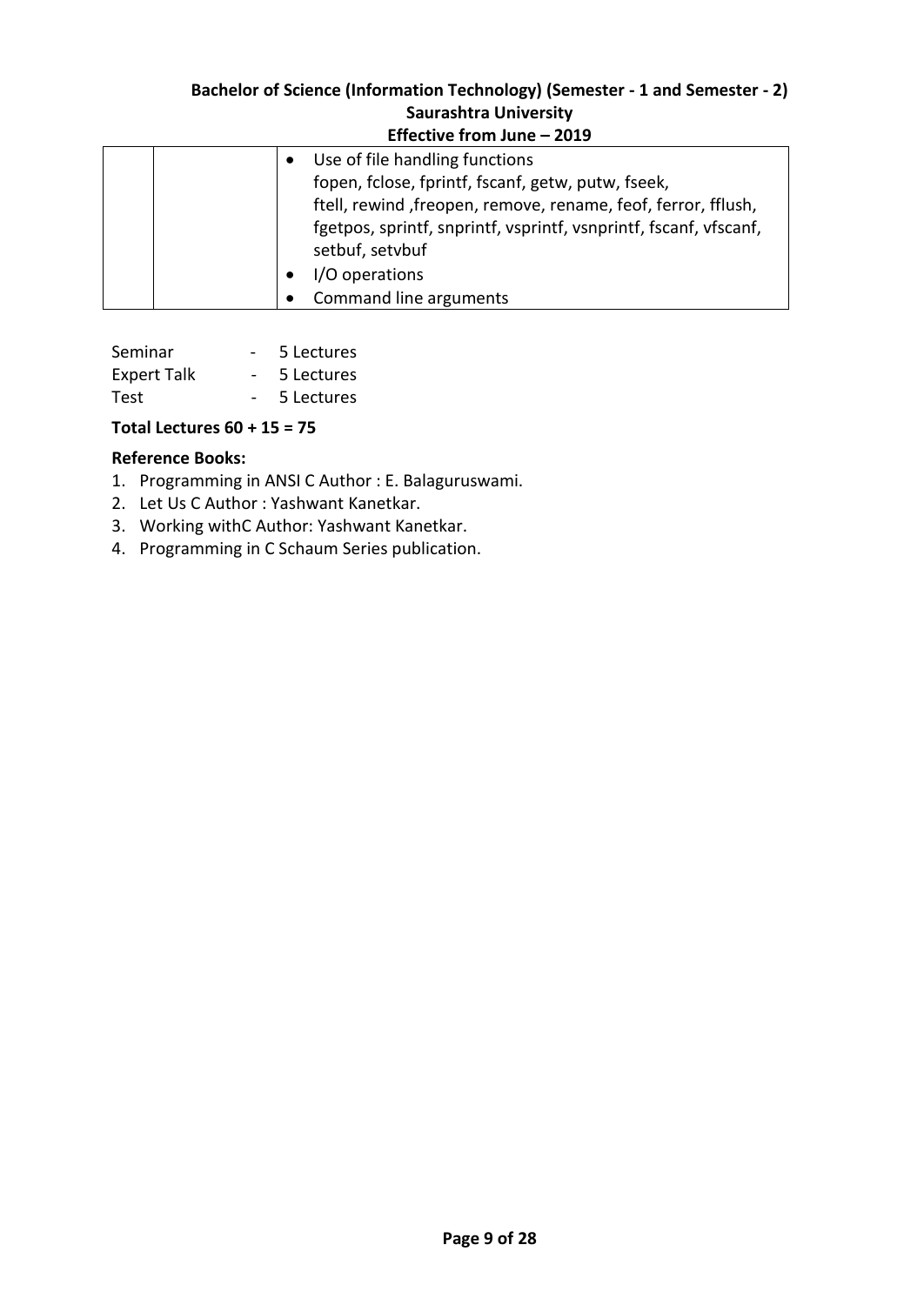| Objective: To aware basics of computer and emerging technology |                                                                 |                                                                                                                                                                                                                                                                                                                                                                                                                                                                                                                                                                                                                                                                                                                                                                                                                               |
|----------------------------------------------------------------|-----------------------------------------------------------------|-------------------------------------------------------------------------------------------------------------------------------------------------------------------------------------------------------------------------------------------------------------------------------------------------------------------------------------------------------------------------------------------------------------------------------------------------------------------------------------------------------------------------------------------------------------------------------------------------------------------------------------------------------------------------------------------------------------------------------------------------------------------------------------------------------------------------------|
| Unit<br>No.                                                    | <b>Topics</b>                                                   | <b>Details</b>                                                                                                                                                                                                                                                                                                                                                                                                                                                                                                                                                                                                                                                                                                                                                                                                                |
| $\mathbf{1}$                                                   | Introduction to<br><b>Computers</b>                             | <b>Basics of Computers</b><br>What is Computer?<br>$\circ$<br><b>Characteristics of Computer</b><br>$\circ$<br>Processing Cycle (Data<br>Data<br>$\rightarrow$<br>Process<br>$\circ$<br>$\rightarrow$ information)<br>Classification of Computer by Data Processed<br>Analog, Digital and Hybrid Computers<br>$\circ$<br>Classification of Computer by Processing Capabilities<br>Micro, Mini, Mainframe and Super Computers<br>$\circ$<br><b>History and Generations of Computers</b><br>First to Fifth Generation Computers<br>$\circ$<br>Simple Model of Computer<br><b>Input Devices</b><br>$\circ$<br><b>CPU (Central Processing Unit)</b><br>$\circ$<br>Arithmetic & Logic Unit<br>$\circ$<br><b>Control Unit</b><br>$\circ$<br>Internal Memory<br>$\circ$<br><b>Output Devices</b><br><b>Secondary Storage Devices</b> |
|                                                                | Internal/External<br>parts used with<br><b>Computer Cabinet</b> | Introduction to Mother board<br>$\bullet$<br>Types of Processors.<br>$\bullet$<br>Dual Core, Core 2 Duo, i2, i3, etc<br>Memory structure and Types of Memory<br>RAM (SRAM, DRAM, SO, DDR, etc.)<br>$\circ$<br>ROM (ROM, PROM, EPROM, EEPROM, etc.)<br>$\circ$<br>Slots<br>ISA Slots / PCI Slots / Memory Slots<br>$\circ$<br>Sockets<br>Cables<br>Serial Cable / Parallel Cable / USB Cable<br>$\circ$<br>Ports<br>USB / Serial / Parellel / PS2 / HDMI<br>$\circ$<br><b>Power Devices: UPS</b><br><b>Graphic Cards</b><br>Network card, Sound Card                                                                                                                                                                                                                                                                           |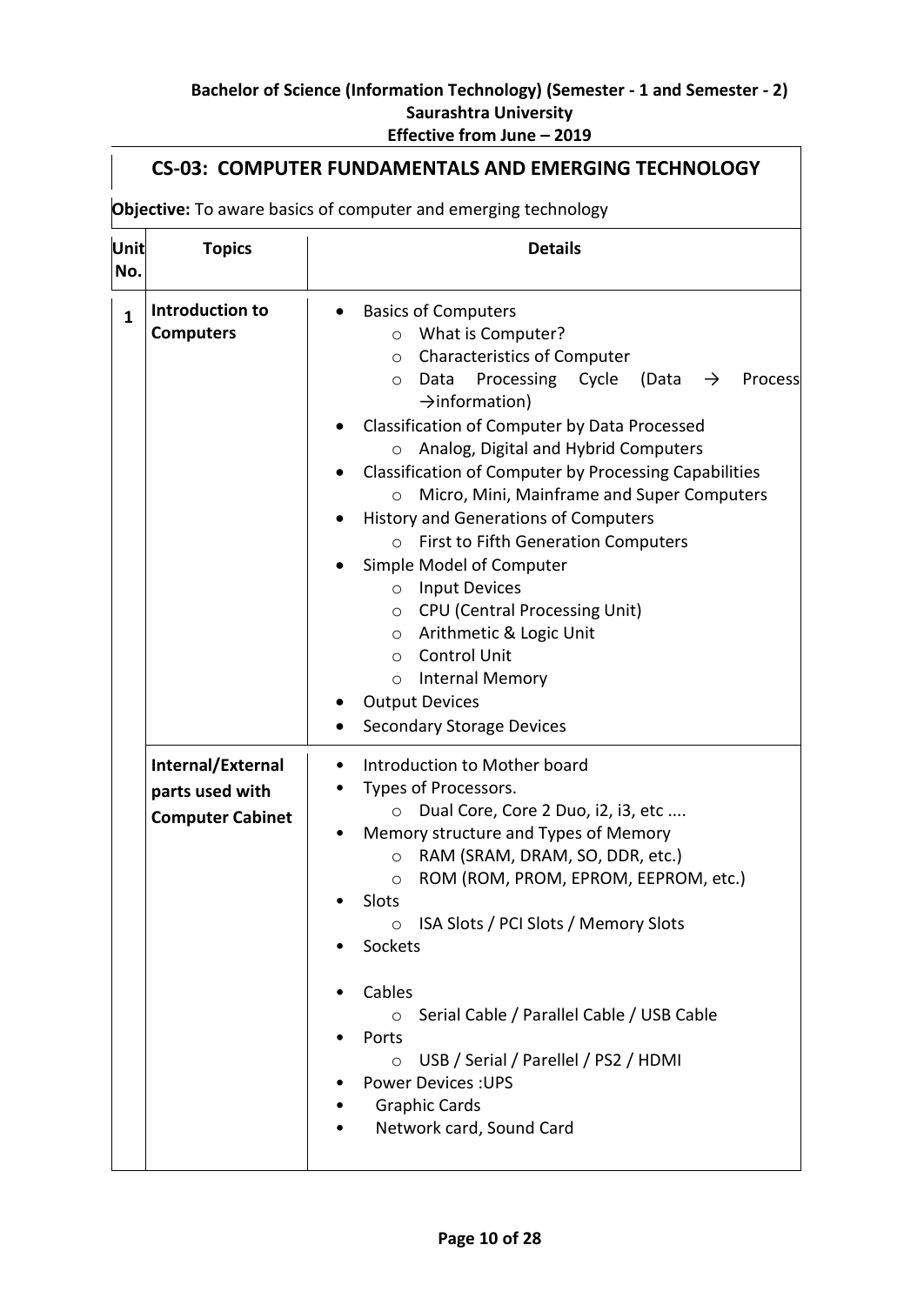# **Effective from June – 2019 2 Input Devices I** • Introduction Types of Input Devices o Keyboard / Mouse / Trackball / Glide - Pad / Game Devices Joystick, etc.) / Light Pen / Touch Screen / Digitizers and Graphic Tablet / Mic (Sound Input) / Camera (Photo and Video Input) / POS (Point of Sale) Terminal (Scanners, etc) o MIDI(Musical Instrument Digital Interface) Keyboard, o Wireless Devices (Keyboard, Mouse, etc) Types of Scanners o OCR, OMR, MICR, OBR **Data Storage**  $\qquad$  **•** Introduction • Types of Magnetic Storage Devices o Floppy Disk / Hard Disk (SATA, SSD) / Magnetic Tape / Magnetic Disks • Storage Mechanism of Magnetic Storage Devices o Tracks / Sectors / Clusters / Cylinders • Reading / Writing Data to and from Storage Devices • Seek Time / Rotational Delay - Latency / Access • Time /Response Time • Other Storage Devices o USB - Pen Drive / CD / DVD / Blu-Rav Disk etc. o Flash Memory, Cloud Storage(Like Google Drive, OneDrive etc.) **3 Output Devices** • Types of Output Devices • CRT Display Units • Monitor • Non CRT display Units • LCD / LED / Plasma Displays • Types of Printers Impact and Non Impact Printers • Plotters **Other Devices** o Fascimile(FAX) o OLED (Organic LED) o Headphone o SGD (Speech Generating Device) o COM (Computer Output Microfilm) o Google Glass **4 Numbering System and Codes**  • Introduction to Binary Codes / o Nibble / Bit / Byte / Carry Bit / Parity Bit / Sign Bit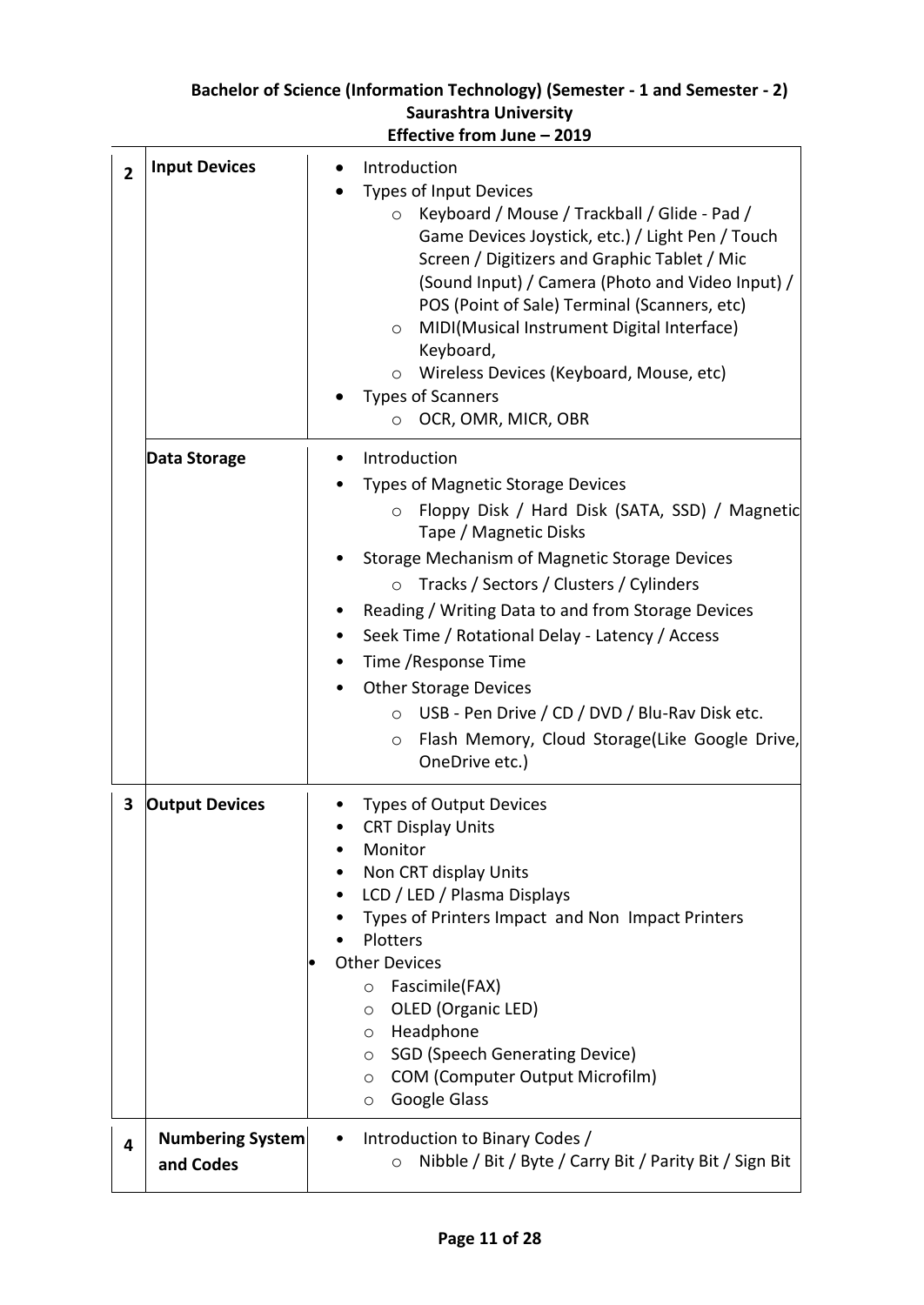|   |                                                                           | ביוואב ווחוון אווב                                                                                                                                                                                                                                                                                                                                                                                                                                                                                                                                                                                                                                                                                                                                                  |
|---|---------------------------------------------------------------------------|---------------------------------------------------------------------------------------------------------------------------------------------------------------------------------------------------------------------------------------------------------------------------------------------------------------------------------------------------------------------------------------------------------------------------------------------------------------------------------------------------------------------------------------------------------------------------------------------------------------------------------------------------------------------------------------------------------------------------------------------------------------------|
|   |                                                                           | $KB / MB / GB / TB / HB$ (etc<br>$\circ$<br><b>Types of Numbering System</b><br>Binary / Octal/Decimal / Hex-Decimal<br>$\circ$<br>Conversion<br>Binary to Octal, Decimal and Hexa-Decimal<br>$\circ$<br>Decimal to Binary, Octal and Hexa-Decimal<br>$\circ$<br>Octal to Binary, Decimal and Hexa-Decimal<br>$\circ$<br>Hexa-Decimal to Binary, Octal and Decimal<br>$\circ$<br><b>Binary Arithmetic</b><br>Addition<br>$\circ$<br>Subtraction (1's Compliment and 2's Compliment)<br>$\circ$<br><b>Division</b><br>$\circ$<br>Multiplication<br>$\circ$<br><b>Types of Codes</b><br>ASCII/BCD / EBCDIC / UniCode<br>Parity Check<br>٠<br>Event Parity System / Odd Parity System<br>$\circ$                                                                       |
|   |                                                                           |                                                                                                                                                                                                                                                                                                                                                                                                                                                                                                                                                                                                                                                                                                                                                                     |
|   | Languages,<br><b>Operating Systems</b><br>and Software<br><b>Packages</b> | Introduction<br>$\bullet$<br>Translator (Assembler / Compiler / Interpreter)<br><b>Types of Languages</b><br>Machine Level Language<br>$\circ$<br>Assembly Level Language<br>$\circ$<br>High Level Language (3GL, 4GL, 5GL, etc.)<br>$\circ$<br><b>Types of Operating Systems</b><br><b>Batch Operating System</b><br>$\circ$<br><b>Multi Processing Operating System</b><br>$\circ$<br>Time Sharing Operating System<br>$\circ$<br>Online and Real Time Operating System<br>$\circ$<br>Uses and applications of Software Packages<br><b>Word Processing Packages</b><br>O<br><b>Spread Sheet Packages</b><br>O<br><b>Graphical Packages</b><br>O<br>Database Packages I<br>O<br><b>Presentation Packages</b><br>O<br>Animation / Video / Sound Packages<br>$\circ$ |
| 5 | Emerging<br><b>Technologies and</b><br><b>Virus</b>                       | Different Communication methods<br>GIS / GPS / COMA / GSM<br>$\circ$<br><b>Communication Devices I</b><br>Cell Phones / Modem / Infrared / Bluetooth /<br>$\circ$<br>WiFi/LiFi/SLM(Spatial Light Modulator)<br><b>Virus</b><br>Introduction to Virus and related terms<br>O<br>Origin and History<br>O                                                                                                                                                                                                                                                                                                                                                                                                                                                              |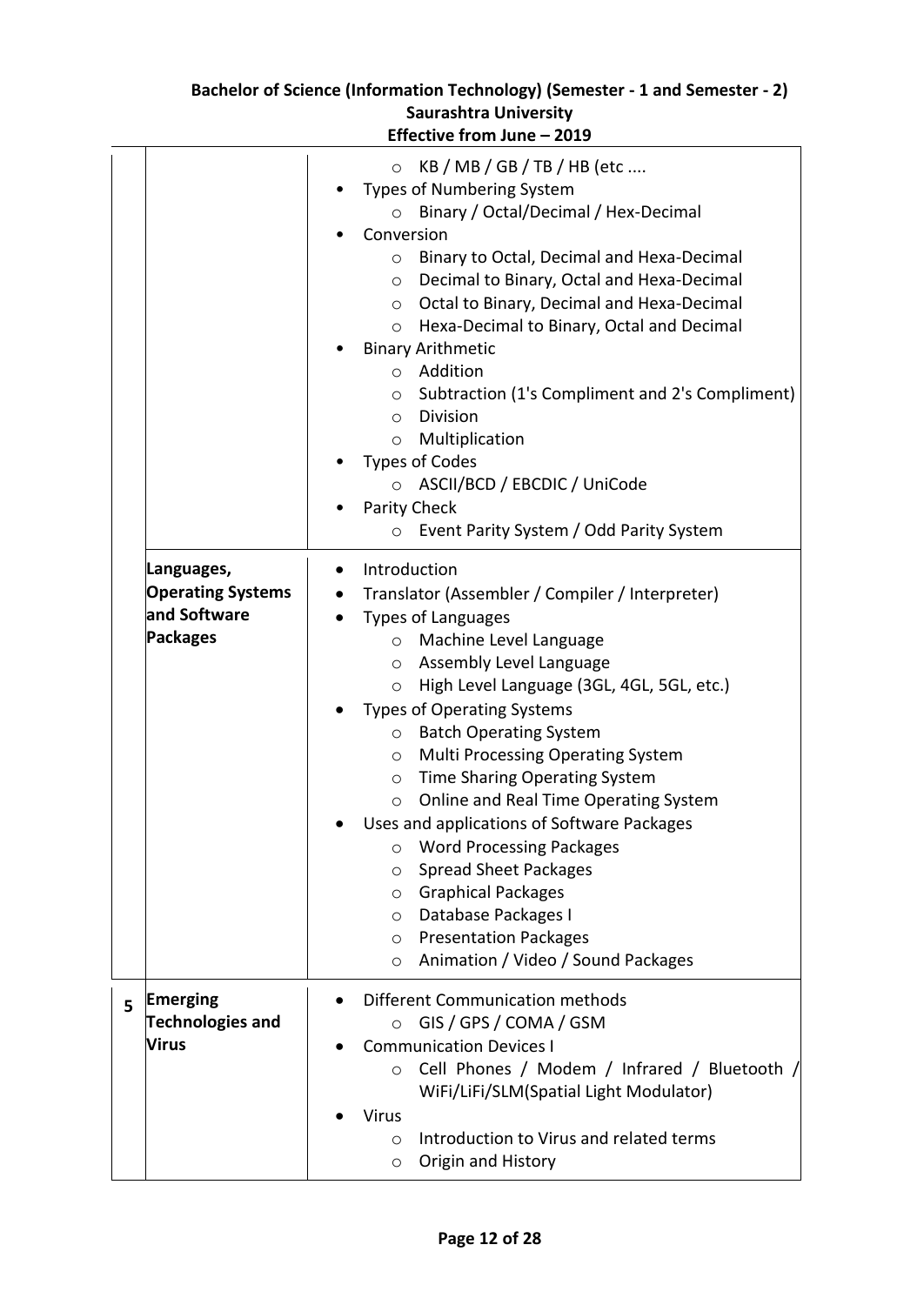|                                                                                            | Types of Virus<br>$\circ$<br><b>Problems and Protection from Virus</b><br>$\bigcap$<br><b>Cloud Computing</b><br>What is Cloud Computing?<br>$\circ$<br>Characteristic & Service Models(laas, Paas, Saas)<br>$\circ$                                                                                                                                                                                                                                      |
|--------------------------------------------------------------------------------------------|-----------------------------------------------------------------------------------------------------------------------------------------------------------------------------------------------------------------------------------------------------------------------------------------------------------------------------------------------------------------------------------------------------------------------------------------------------------|
|                                                                                            | Architecture<br>$\circ$<br>$\circ$ Security & Privacy                                                                                                                                                                                                                                                                                                                                                                                                     |
| <b>Important Terms</b><br>and Acronyms<br>$\bullet$<br>$\bullet$<br>$\bullet$<br>$\bullet$ | ATM<br>• Backup / Restore<br>Hard Copy / Soft Copy<br>Bus / Data Bus<br>Buffer and types / Spooling<br>Cursor / Pointer / Icon<br>E-Mail I Attachment<br><b>CLII GUI</b><br>Compiler and its types<br>Drive I Directory (Folder) / File / Path<br>Menu / Popup Menu / Toolbar<br>Shutdown / Reboot / Restart<br>• Syntax / Wild Card Characters<br>Optical Fiber (Fiber Optic).<br>Net meeting<br>Printing Speed (CPS, CPM, LPM, DPI, PPM)<br>Peripherals |

Seminar - 5 Lectures Expert Talk - 5 Lectures Test - 5 Lectures

#### **Total Lectures 60 + 15 = 75**

#### **Reference Books:**

- 2. Computer Fundamentals By P.K.Sinha.
- 3. Fundamental of IT for BCA By S.Jaiswal.
- 4. Engineering Physics By V.K.Gaur.
- 5. Teach Yourself Assembler By Goodwin.

#### **Additional Topics (Not to be asked in examination ) :**

Student should be aware of followings

- To Format Hard Disk
- Installation of OS, multi-OS and other packages
- Use of DOS commands
- Operating of Accounting Software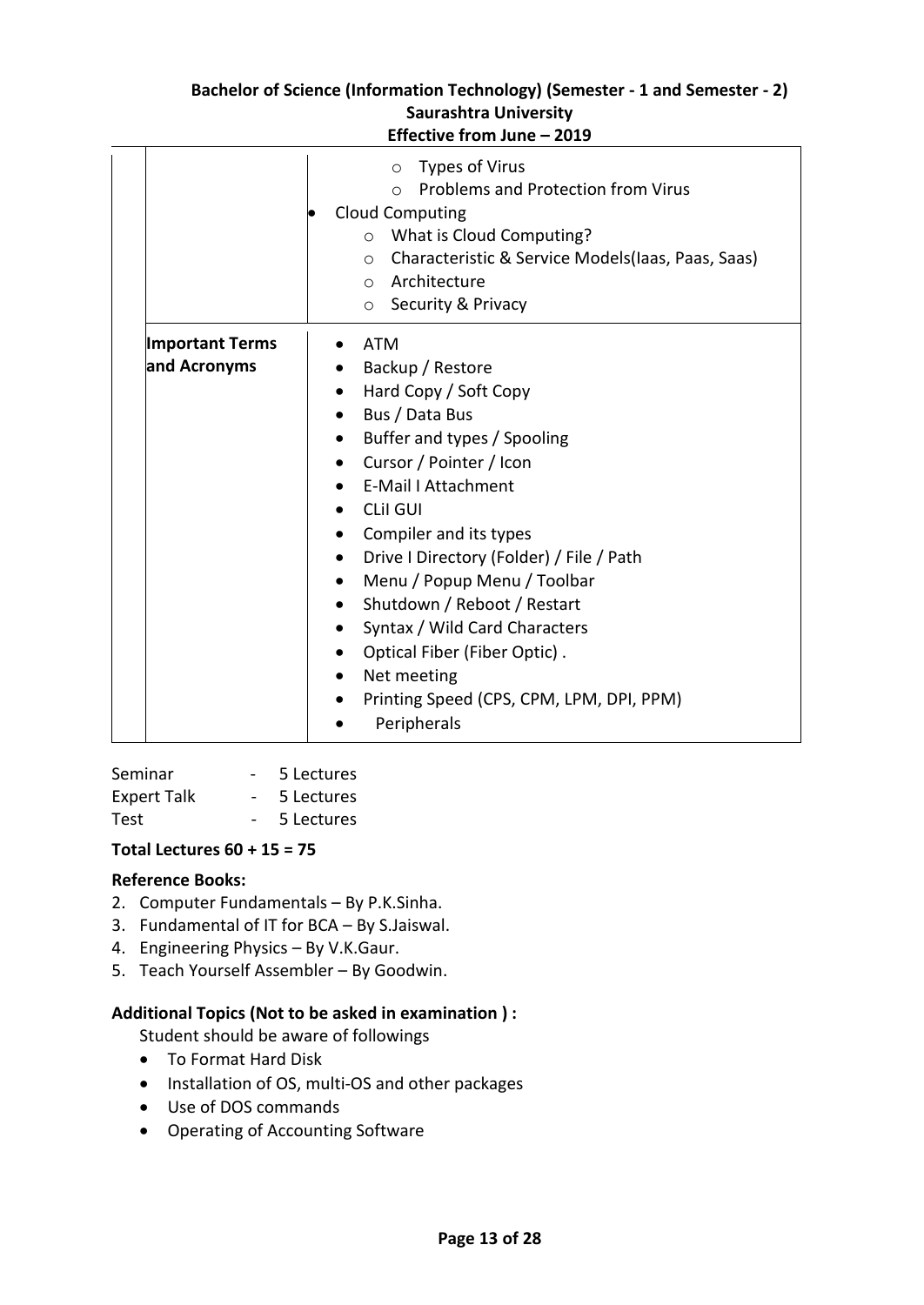|                                                                                        | <b>CS-04: NETWORKING &amp; INTERNET ENVIRONMENT</b>           |                                                                                                                                                                                                                                                                                                                                                                                                                                                                                                                                                                                                               |  |
|----------------------------------------------------------------------------------------|---------------------------------------------------------------|---------------------------------------------------------------------------------------------------------------------------------------------------------------------------------------------------------------------------------------------------------------------------------------------------------------------------------------------------------------------------------------------------------------------------------------------------------------------------------------------------------------------------------------------------------------------------------------------------------------|--|
| <b>Objective:</b> To understand basic terms of computer networks and Internet, to give |                                                               |                                                                                                                                                                                                                                                                                                                                                                                                                                                                                                                                                                                                               |  |
| knowledge of Scripting languages like HTML, CSS and Java Script                        |                                                               |                                                                                                                                                                                                                                                                                                                                                                                                                                                                                                                                                                                                               |  |
| Unit<br>No.                                                                            | <b>Topic</b>                                                  | <b>Detail</b>                                                                                                                                                                                                                                                                                                                                                                                                                                                                                                                                                                                                 |  |
| $\mathbf{1}$                                                                           | Introduction to<br>Computer<br><b>Network</b>                 | • Computer Network<br>• Type of Computer Network<br>• Network Topology<br>• OSI Reference Model (Introduction)<br>$\bullet$ TCP/IP<br>• Internet Terminology<br>• ISP (Internet Service Provider)<br>• Intranet                                                                                                                                                                                                                                                                                                                                                                                               |  |
|                                                                                        |                                                               | • VSAT (very small aperture terminal) URL<br>• Portal<br>• Domain Name Server                                                                                                                                                                                                                                                                                                                                                                                                                                                                                                                                 |  |
| $\overline{2}$                                                                         | <b>Application of</b><br>Internet                             | • World Wide Web (WWW)<br>• Search Engine<br>• Remote Login<br>• Telnet<br>• Electronic Mail (Email)<br>$\bullet$ E-Commerce and E $\cdot$ Business<br>• E-Governance<br>• Mobile Commerce<br>• Website Basics (WebPages; Hyper Text Transfer<br>Protocol, File Transfer Protocol, Domain Names; URL;<br>Protocol Address; Website[Static, Dynamic,<br>Responsive etc], Web browser, Web Servers; Web<br>Hosting.<br>• Network Security Concepts: Cyber Law, Firewall,<br>Cookies, Hackers and Crackers;<br>• Types of Payment System (Digital Cash, Electronic<br>Cheque, Smart Card, Debit/Credit Card etc) |  |
| 3                                                                                      | <b>Basic of</b><br><b>HTML &amp;</b><br><b>Advance HTML 5</b> | <b>Fundamental of HTML</b><br><b>Basic Tag and Attribute</b><br>The Formatting Tags<br>The List Tags<br>Link Tag<br>inserting special characters,<br>adding images and Sound,                                                                                                                                                                                                                                                                                                                                                                                                                                 |  |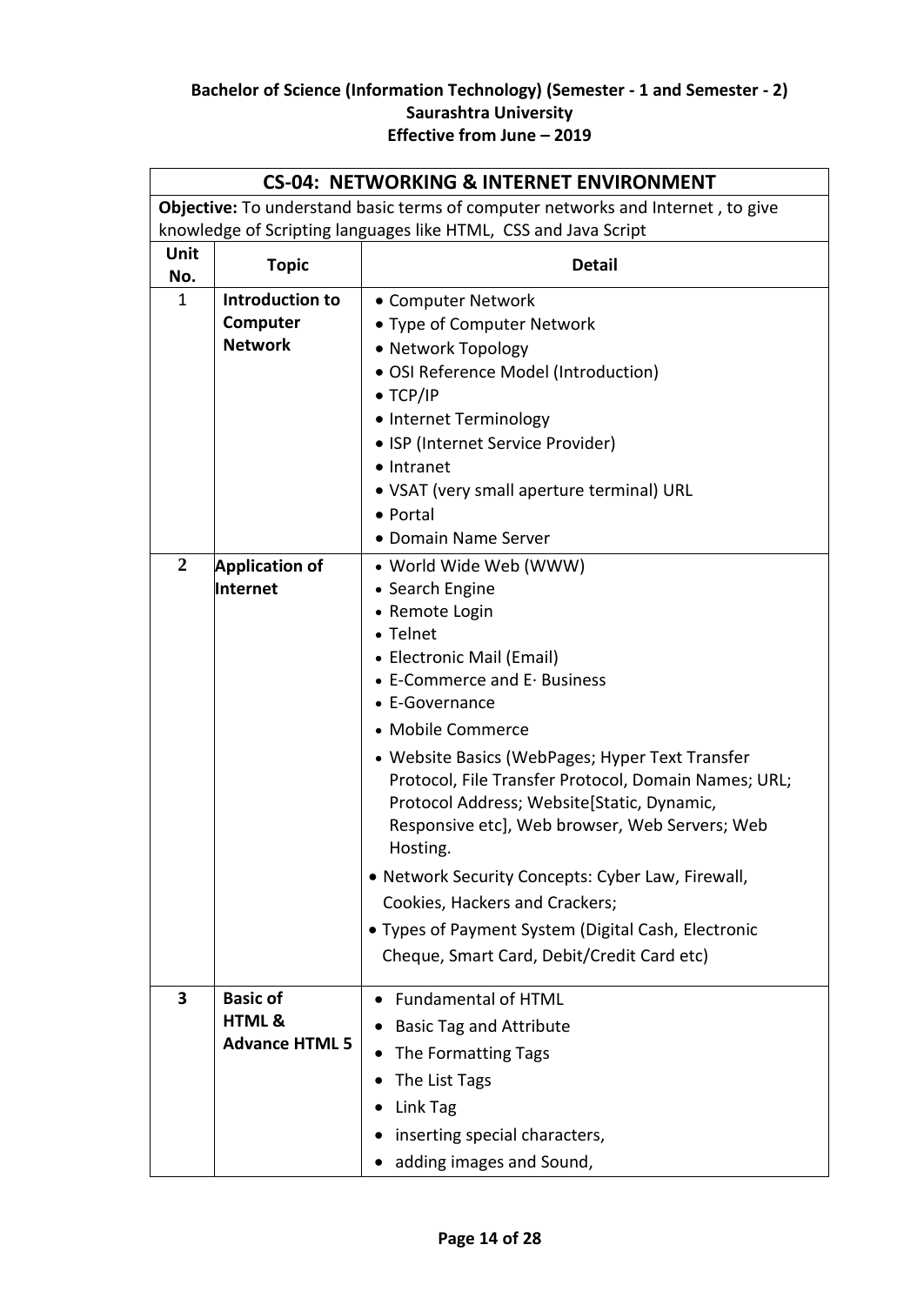| Saurasntra University |                        |                                                        |
|-----------------------|------------------------|--------------------------------------------------------|
|                       |                        | Effective from June - 2019                             |
|                       |                        | lists types of lists                                   |
|                       |                        | Table in HTML                                          |
|                       |                        | Frame in HTML                                          |
|                       |                        | Forms                                                  |
|                       |                        | HTML 5 & Syntax                                        |
|                       |                        | <b>HTML5 Document Structure</b>                        |
|                       |                        | (section, article, aside, header, footer, nav, dialog, |
|                       |                        | figure)                                                |
|                       |                        | Attributes of HTML 5                                   |
|                       |                        | Web Form                                               |
|                       |                        | (datetime, date, month, week, time, number,            |
|                       |                        | range, email, url)                                     |
|                       |                        | Audio / Video                                          |
|                       |                        | Canvas                                                 |
| 4                     | <b>Cascading Style</b> | Introduction to CSS                                    |
|                       | Sheet & CSS 3          | Types of Style Sheets                                  |
|                       |                        | Class & ID Selector                                    |
|                       |                        | <b>CSS Pseudo</b>                                      |
|                       |                        | <b>CSS Font Properties</b>                             |
|                       |                        | <b>CSS Text Properties</b>                             |
|                       |                        | <b>CSS Background Properties</b>                       |
|                       |                        | <b>CSS List Properties</b>                             |
|                       |                        | <b>CSS Margin Properties</b>                           |
|                       |                        | <b>CSS Comments</b>                                    |
|                       |                        | CSS <sub>3</sub>                                       |
|                       |                        | <b>Border Property</b>                                 |
|                       |                        | Background & Gradient Property                         |
|                       |                        | <b>Drop Shadow Property</b>                            |
|                       |                        | 2D & 3D Transform Property                             |
|                       |                        | <b>Transition Property</b>                             |
|                       |                        | <b>Box Sizing Property</b><br><b>Position Property</b> |
|                       |                        | Media Query                                            |
| 5                     | <b>Java Script</b>     | Introduction to JavaScript                             |
|                       |                        | Variables                                              |
|                       |                        | JavaScript Operators                                   |
|                       |                        | <b>Conditional Statements</b>                          |
|                       |                        |                                                        |
|                       |                        | JavaScript Loops<br>$\bullet$                          |
|                       |                        | JavaScript Break and Continue Statements               |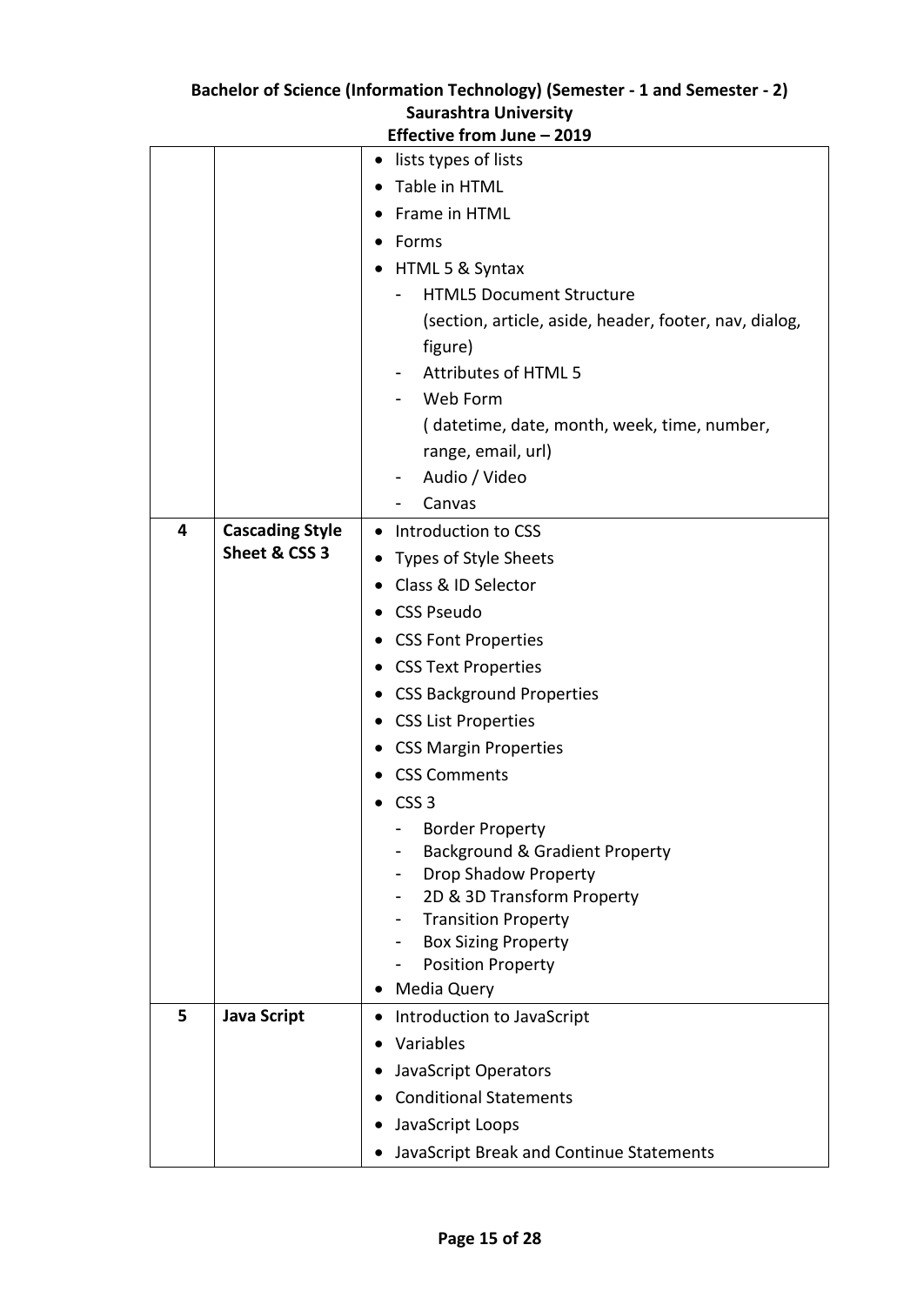| <b>Effective from June – 2019</b>              |  |  |
|------------------------------------------------|--|--|
| • Dialog Boxes                                 |  |  |
| JavaScript Arrays                              |  |  |
| JavaScript User Define Function                |  |  |
| <b>Built in Function</b>                       |  |  |
| (string, Maths, Array, Date)                   |  |  |
| Events                                         |  |  |
| (onclick, ondblclick, onmouseover, onmouseout, |  |  |
| onkeypress, onkeyup, onfocus, onblur, onload,  |  |  |
| onchange, onsubmit, onreset)                   |  |  |
| DOM & History Object                           |  |  |
| Form Validation & E-mail Validation            |  |  |
|                                                |  |  |

| Total Lectures: 60 + 15 = 75 |              |  |
|------------------------------|--------------|--|
| Test                         | – 5 Lectures |  |
| <b>Expert Talk</b>           | – 5 Lectures |  |
| Seminar                      | – 5 Lectures |  |

# **Reference Books:**

- 1. HTML in 10 steps or less Laurie Ann Ulrich, Robert G. Fuller
- 2. Internet: The Complete Reference –Young.
- 3. World Wide Web Design with Html -C Xavier.
- 4. Internet for Every One –Leon.
- 5. Practical Html 4.O -Lee Philips.
- 6. MCSE Networking Essential Training Guides.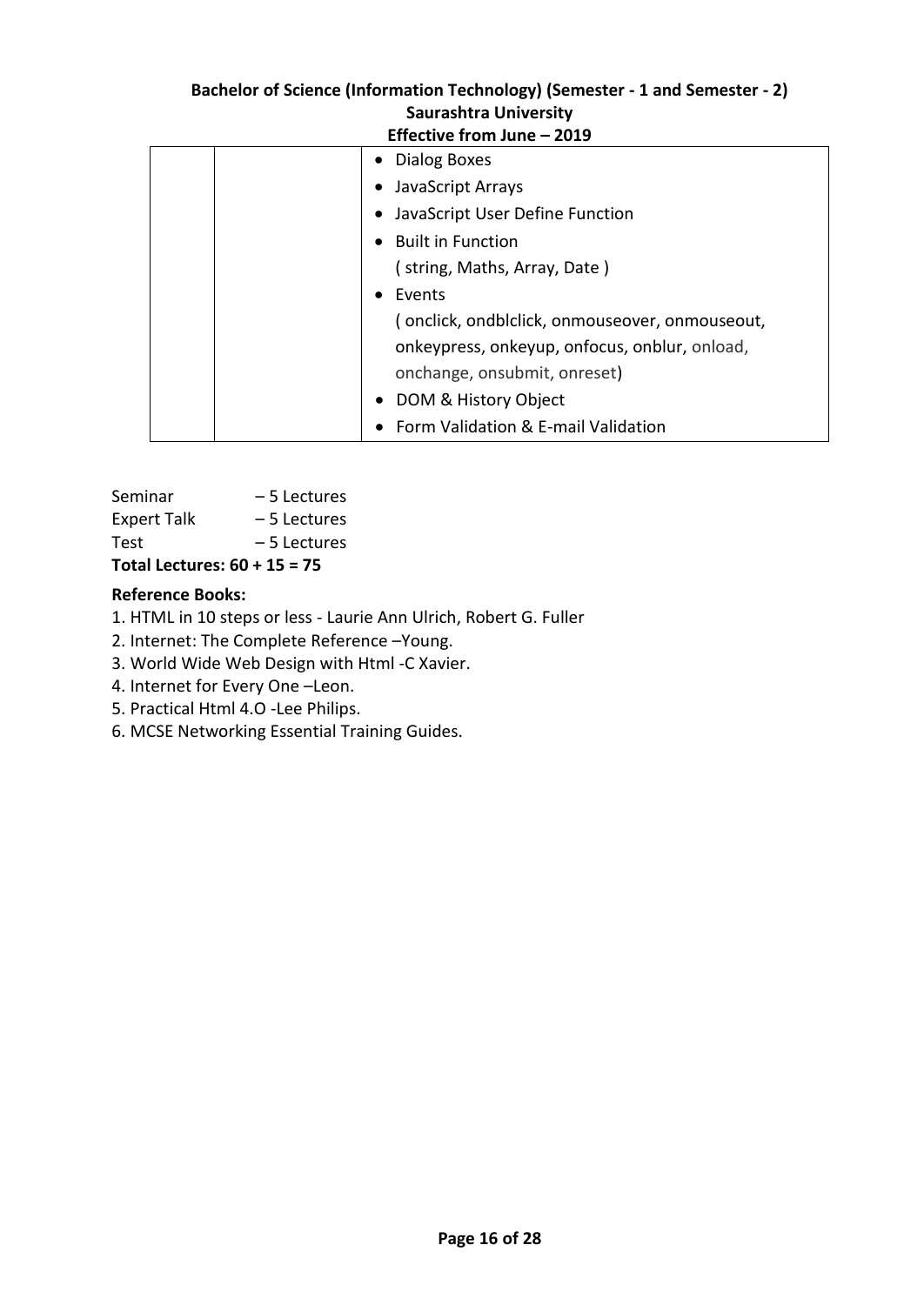| CS-05 : PRACTICALS-1 (based On CS - 04 & PC Software)                                            |       |  |
|--------------------------------------------------------------------------------------------------|-------|--|
| <b>Topics</b>                                                                                    | Marks |  |
| HTML-5, CSS-3, MS – Word, MS – Excel, MS – Power Point, MS-Access and<br>Macromedia Dream weaver | 100   |  |

| $CS-06$ : PRACTICALS-2 (based On CS - 02) |              |
|-------------------------------------------|--------------|
| <b>Topics</b>                             | <b>Marks</b> |
| Programming in C Language                 | 100          |

**Note :**

- Each session is of 3 hours for the purpose of practical Examination.
- Practical examination may be arranged before or after theory exam

# **Additional Topics to be taught during the semester – 1 (Not to be asked in examination):**

Case studies of DBMS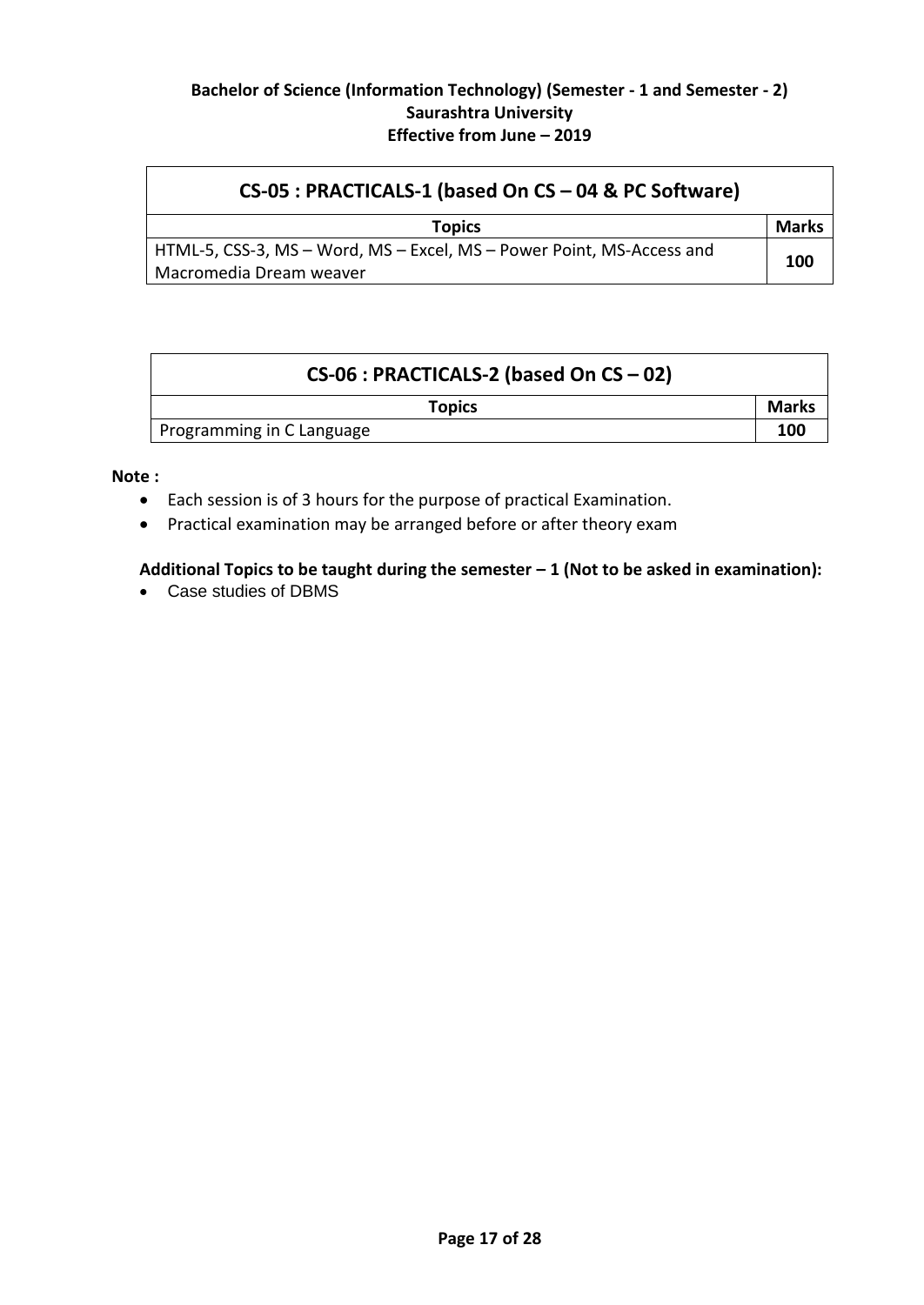| SR.<br>NO.                                          | <b>SUBJECT</b>                                                              | No. OF<br>LECT./Lab.<br><b>PER</b><br><b>WEEK</b> | <b>CREDIT</b> |
|-----------------------------------------------------|-----------------------------------------------------------------------------|---------------------------------------------------|---------------|
| 1.                                                  | $CS - 07$<br>DATA STRUCTURE USING C LANGUAGE                                | 5                                                 | 5             |
| 2.                                                  | $CS - 08$<br><b>WEB PROGRAMMING</b>                                         | 5                                                 | 5             |
| 3.                                                  | $CS - 09$<br><b>COMPUTER ORGANIZATION &amp; ARCHITECTURE</b>                | 5                                                 | 5             |
| 4.                                                  | $CS - 10$<br>MATHEMATICAL AND STATISTICAL FOUNDATION<br>OF COMPUTER SCIENCE |                                                   | 5             |
| 5.                                                  | $CS - 11$<br>PRACTICALS (BASED ON CS-07)                                    |                                                   | 5             |
| $CS - 12$<br>5<br>6.<br>PRACTICALS (BASED ON CS-08) |                                                                             |                                                   | 5             |
|                                                     | Total Credits of Semester $-2$                                              |                                                   | 30            |

# **B.Sc. (I.T.) (Semester – 2)**

Note:

- 1. Total marks of each theory paper are 100 (university examination of 70 marks + internal examination of 30 marks).
- 2. Total marks of each practical and project-viva paper are 100. No internal examination of marks in practical and project-viva papers.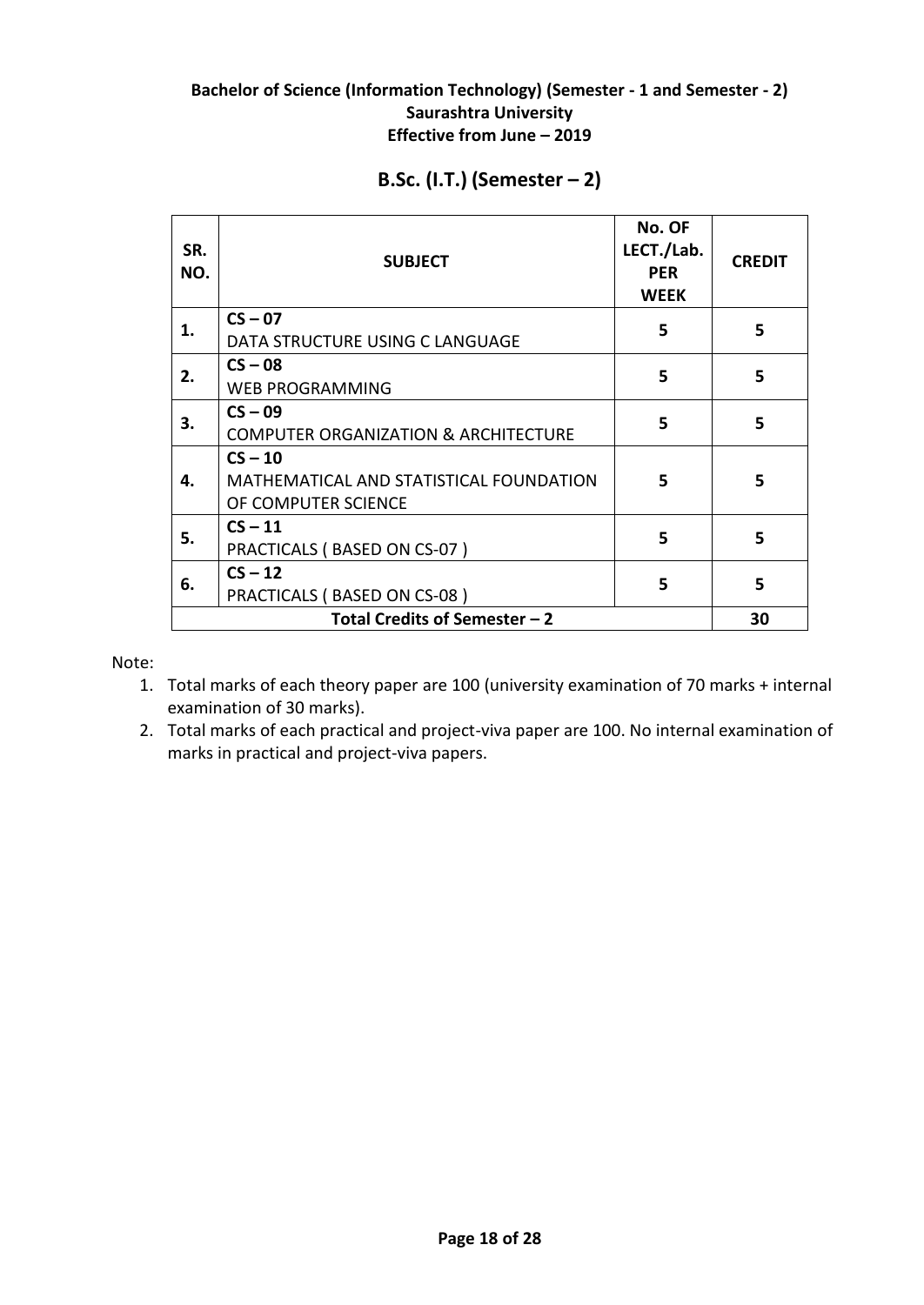| <b>CS-07: DATA STRUCTURE USING C LANGUAGE</b>                                         |                                     |                                                             |  |  |  |
|---------------------------------------------------------------------------------------|-------------------------------------|-------------------------------------------------------------|--|--|--|
| <b>Objective:</b> To learn algorithm analysis, data structures, sorting and searching |                                     |                                                             |  |  |  |
|                                                                                       | techniques.                         |                                                             |  |  |  |
| Sr.<br>No.                                                                            | <b>Topic</b>                        | <b>Detail</b>                                               |  |  |  |
| $\mathbf{1}$                                                                          | Algorithm                           | The analysis of algorithm.<br>$\bullet$                     |  |  |  |
|                                                                                       | <b>Analysis</b>                     | Time and space complexities.                                |  |  |  |
|                                                                                       |                                     | Asymptotic notation.<br>$\bullet$                           |  |  |  |
|                                                                                       |                                     | Classes of algorithm.<br>$\bullet$                          |  |  |  |
|                                                                                       |                                     | <b>Big-Oh Notation</b>                                      |  |  |  |
|                                                                                       |                                     | <b>Big-Omega Notation</b><br>$\bullet$                      |  |  |  |
|                                                                                       | <b>Advanced</b>                     | Dynamic allocation and de-allocation of memory<br>$\bullet$ |  |  |  |
|                                                                                       | <b>Concepts</b>                     | function malloc(size)<br>п                                  |  |  |  |
|                                                                                       | of C                                | function calloc(n, size)                                    |  |  |  |
|                                                                                       |                                     | function free(block)<br>٠                                   |  |  |  |
|                                                                                       |                                     | Dangling pointer problem.                                   |  |  |  |
|                                                                                       |                                     | <b>Enumerated constants</b>                                 |  |  |  |
|                                                                                       | Graph                               | Adjacency matrix and adjacency lists                        |  |  |  |
|                                                                                       |                                     | Graph traversal                                             |  |  |  |
|                                                                                       |                                     | Depth first search (dfs)                                    |  |  |  |
|                                                                                       |                                     | Implementation                                              |  |  |  |
|                                                                                       |                                     | Breadth first search (bfs)                                  |  |  |  |
|                                                                                       |                                     | Implementation                                              |  |  |  |
|                                                                                       |                                     | Shortest path problem<br>$\bullet$                          |  |  |  |
|                                                                                       |                                     | Minimal spanning tree<br>٠                                  |  |  |  |
| $\overline{2}$                                                                        | Sorting and                         | <b>Bubble sorting</b><br>٠                                  |  |  |  |
|                                                                                       | <b>Searching</b>                    | Insertion sorting<br>٠                                      |  |  |  |
|                                                                                       |                                     | <b>Quick sorting</b><br>$\bullet$                           |  |  |  |
|                                                                                       |                                     | <b>Bucket sorting</b>                                       |  |  |  |
|                                                                                       |                                     | Merge sorting                                               |  |  |  |
|                                                                                       |                                     | Selection sorting                                           |  |  |  |
|                                                                                       |                                     | Shell sorting                                               |  |  |  |
|                                                                                       |                                     | Basic searching technique                                   |  |  |  |
|                                                                                       |                                     | Index searching<br>$\bullet$                                |  |  |  |
|                                                                                       |                                     | Sequential searching                                        |  |  |  |
|                                                                                       |                                     | <b>Binary searching</b>                                     |  |  |  |
| 3                                                                                     | <b>Introduction</b>                 | Primitive and simple structures                             |  |  |  |
|                                                                                       | To data                             | Linear and nonlinear structures file organization.          |  |  |  |
|                                                                                       | <b>Structure</b>                    |                                                             |  |  |  |
|                                                                                       | Elementary<br><b>Data Structure</b> | <b>Stack</b><br>Definition                                  |  |  |  |
|                                                                                       |                                     |                                                             |  |  |  |
|                                                                                       |                                     | Operations on stack                                         |  |  |  |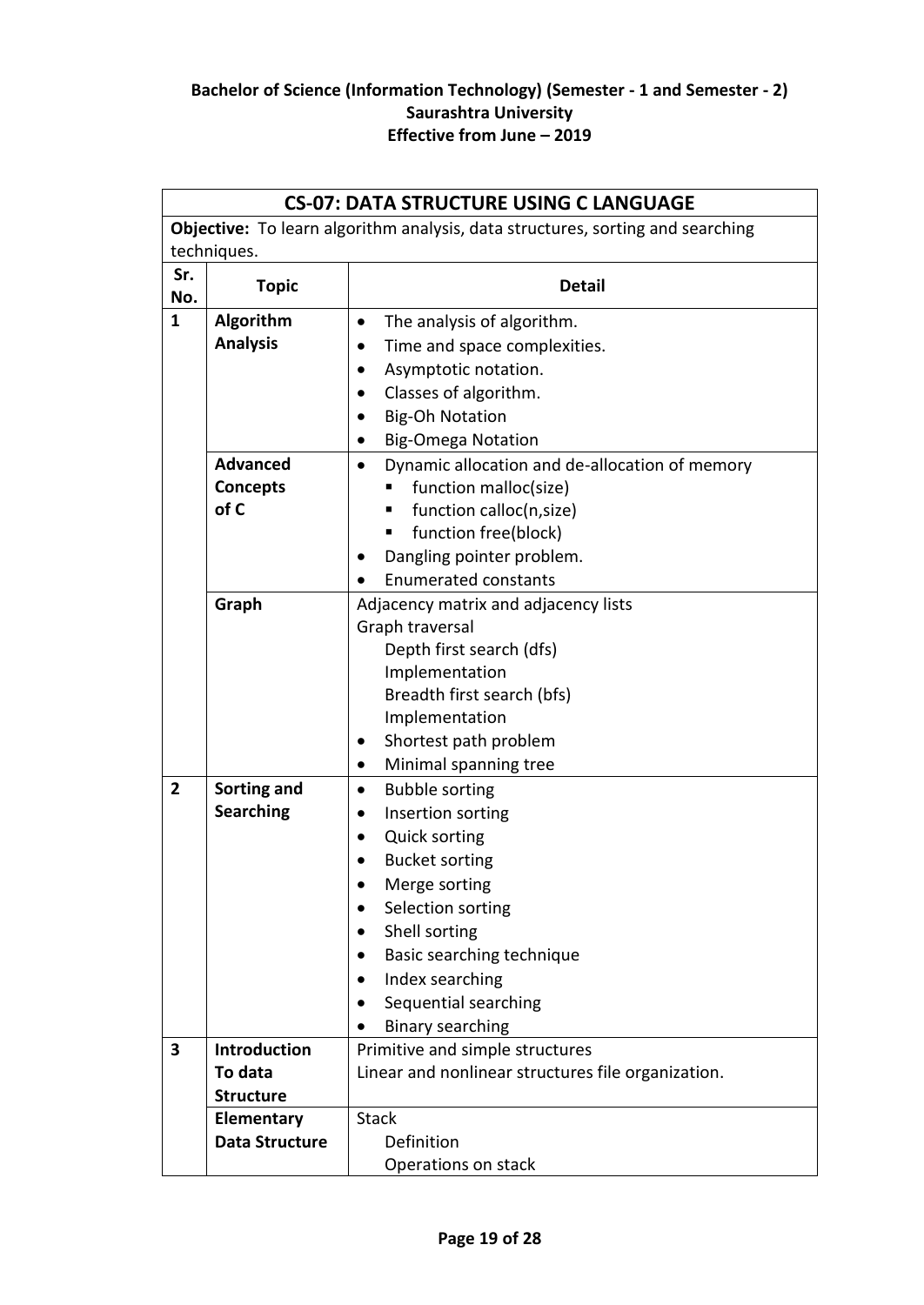|   | Effective from June - 2019 |                                              |  |  |
|---|----------------------------|----------------------------------------------|--|--|
|   |                            | Implementation of stacks using arrays        |  |  |
|   |                            | Function to insert an element into the stack |  |  |
|   |                            | Function to delete an element from the stack |  |  |
|   |                            | Function to display the items                |  |  |
|   |                            | <b>Recursion and stacks</b>                  |  |  |
|   |                            | Evaluation of expressions using stacks       |  |  |
|   |                            | Postfix expressions                          |  |  |
|   |                            | Prefix expression                            |  |  |
|   |                            | Queue                                        |  |  |
|   |                            | Introduction                                 |  |  |
|   |                            | Array implementation of queues               |  |  |
|   |                            | Function to insert an element into the queue |  |  |
|   |                            | Function to delete an element from the queue |  |  |
|   |                            | Circular queue                               |  |  |
|   |                            | Function to insert an element into the queue |  |  |
|   |                            | Function for deletion from circular queue    |  |  |
|   |                            | Circular queue with array implementation     |  |  |
|   |                            | Deques                                       |  |  |
|   |                            | Priority queues                              |  |  |
| 4 | Linked List &              | Singly linked lists.                         |  |  |
|   | Implementation             | Insertion of a node at the beginning         |  |  |
|   |                            | Insertion of a node at the end               |  |  |
|   |                            | Insertion of a node after a specified node   |  |  |
|   |                            | Traversing the entire linked list            |  |  |
|   |                            | Deletion of a node from linked list          |  |  |
|   |                            | Merging of linked lists                      |  |  |
|   |                            | Reversing of linked list                     |  |  |
|   |                            | Doubly linked list.                          |  |  |
|   |                            | Circular linked list                         |  |  |
|   |                            | Applications of the linked lists             |  |  |
|   |                            |                                              |  |  |
| 5 | <b>Tree</b>                | Objectives                                   |  |  |
|   |                            | Properties of a tree                         |  |  |
|   |                            | <b>Binary trees</b>                          |  |  |
|   |                            | Properties of binary trees                   |  |  |
|   |                            | Implementation                               |  |  |
|   |                            | Traversals of a binary tree                  |  |  |
|   |                            | In order traversal                           |  |  |
|   |                            | Post order traversal                         |  |  |
|   |                            | Preorder traversal                           |  |  |
|   |                            | Binary search trees (bst)                    |  |  |
|   |                            | Insertion in bst                             |  |  |
|   |                            | Deletion of a node                           |  |  |
|   |                            | Search for a key in bst                      |  |  |
|   |                            | Height balanced tree                         |  |  |
|   |                            |                                              |  |  |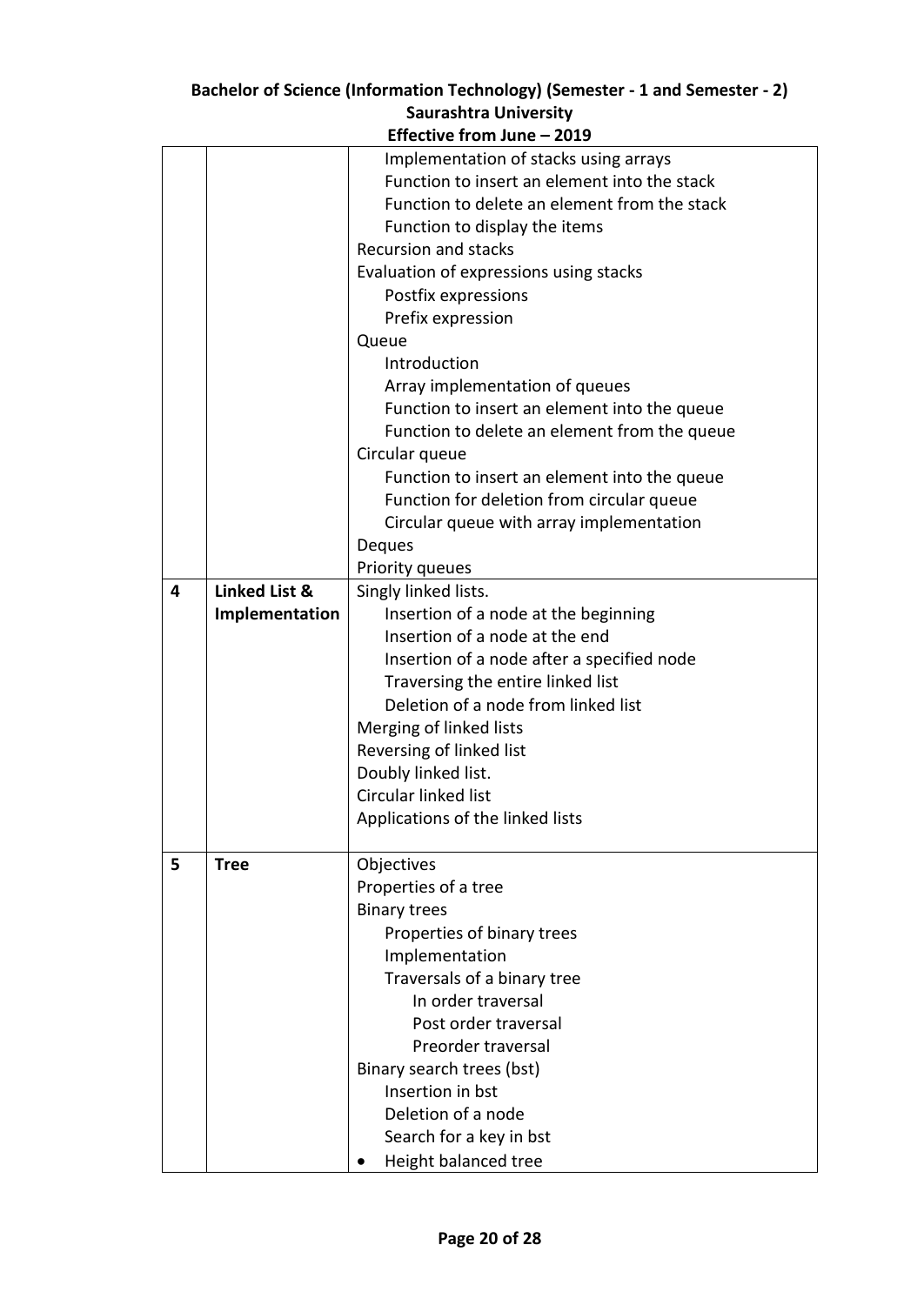|  |  | _____________________<br>----- |
|--|--|--------------------------------|
|  |  | B-tree Algorithm               |
|  |  | Insertion, Deletion            |

Seminar - 5 Lectures

Expert Talk - 5 Lectures

Test Fig. 2014 - 5 Lectures

**Total Lectures 60 + 15 = 75**

#### **Reference Books:**

- 1. Data Structure through C/C++ Author : Tennaunbuam.
- 2. Let us C Author : Kanitkar.
- 3. Pointer in C Author : Kanitkar.
- 4. Data and File Structure Author : Trembley & Sorrenson.

#### **Additional Topics to be taught during the semester – 2 (Not to be asked in examination):**

Case studies of data structure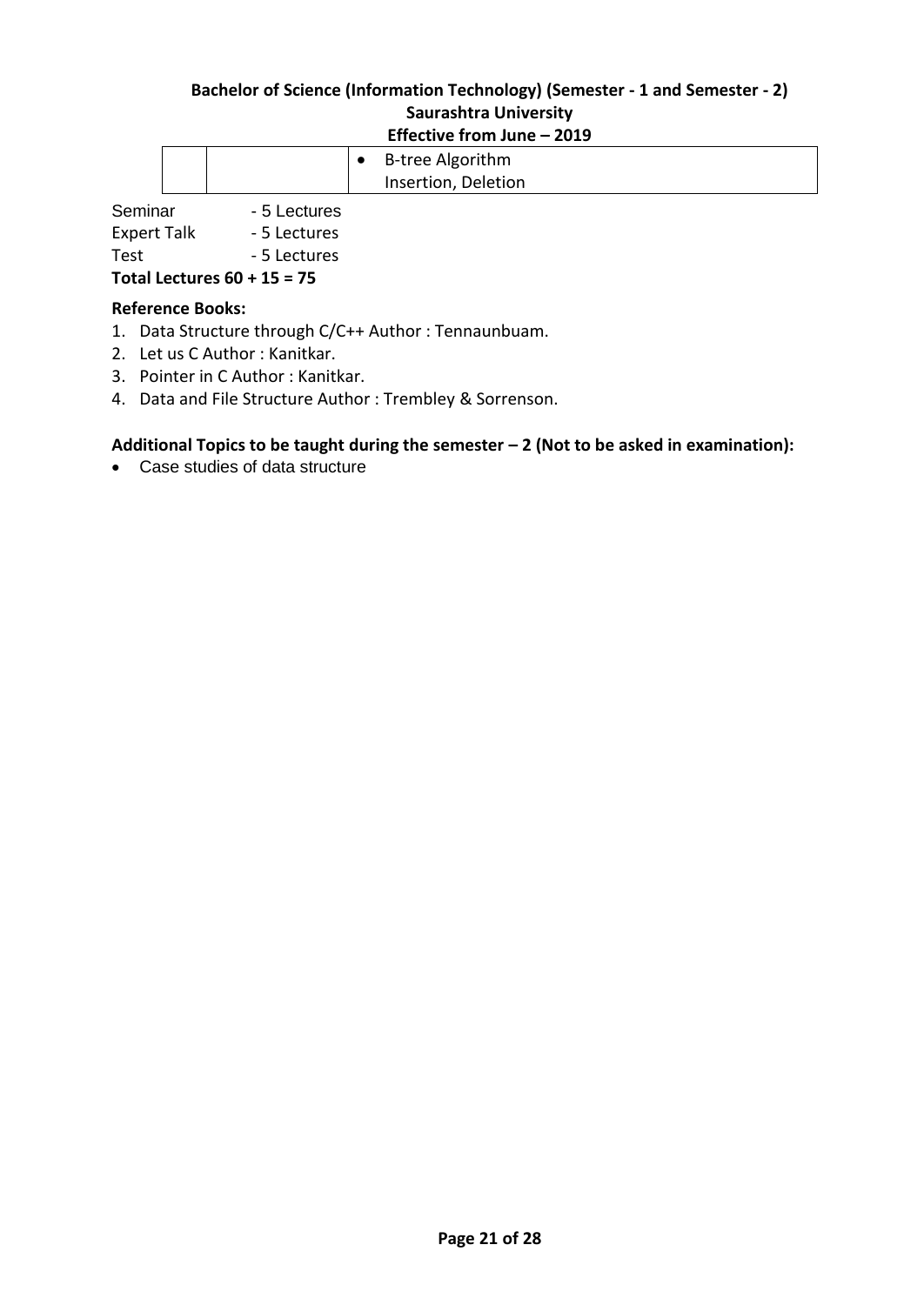|                |                          | <b>CS-08: WEB PROGRAMMING</b>                                                        |
|----------------|--------------------------|--------------------------------------------------------------------------------------|
| Objective:     |                          |                                                                                      |
|                | To learn web programming |                                                                                      |
| $\bullet$      |                          | Learn to develop web site using PHP                                                  |
| Unit           | <b>Topic</b>             | Detail                                                                               |
| No.<br>1       | Web                      |                                                                                      |
|                | Programming              | • Static and Dynamic Web                                                             |
|                |                          | • Client side & Server Side Scripting<br>Introduction to other server side languages |
|                |                          |                                                                                      |
|                |                          | Webserver (IIS & Apache)<br>$\bullet$<br>HTTP & HTTPS protocol                       |
|                |                          | <b>FTP</b><br>$\bullet$                                                              |
|                |                          | Web Hosting, Virtual Host, Multi-Homing                                              |
|                |                          | Distributed Web Server Overview,                                                     |
|                |                          | Document Root                                                                        |
|                | <b>Web Services</b>      | <b>JSON</b>                                                                          |
|                |                          | • Introduction to JSON                                                               |
|                |                          | • Installation & Configuration                                                       |
|                |                          | • Resource Types                                                                     |
|                |                          | • JsonSerializable                                                                   |
|                |                          | • JSON Functions : json_decode, json_encode                                          |
| $\overline{2}$ | <b>PHP Basic</b>         | Introduction to PHP<br>$\bullet$                                                     |
|                |                          | PHP configuration in IIS & Apache Web server                                         |
|                |                          | Understanding of PHP.INI file<br>$\bullet$                                           |
|                |                          | Understanding of PHP .htaccess file<br>$\bullet$                                     |
|                |                          | <b>PHP Variable</b><br>$\bullet$                                                     |
|                |                          | • Static & global variable                                                           |
|                |                          | GET & POST method                                                                    |
|                |                          | PHP Operator                                                                         |
|                |                          | Conditional Structure & Looping Structure                                            |
|                |                          | Array                                                                                |
|                |                          | <b>User Defined Functions:</b>                                                       |
|                |                          | argument function                                                                    |
|                |                          | default argument<br>п                                                                |
|                |                          | variable function                                                                    |
|                |                          | return function<br>٠                                                                 |
|                |                          | Variable Length Argument Function                                                    |
|                |                          | func num args                                                                        |
|                |                          | func_get_arg, func_get_args                                                          |
|                |                          | <b>Built in Functions</b>                                                            |
|                |                          | - Variable Functions                                                                 |
|                |                          | - String Function                                                                    |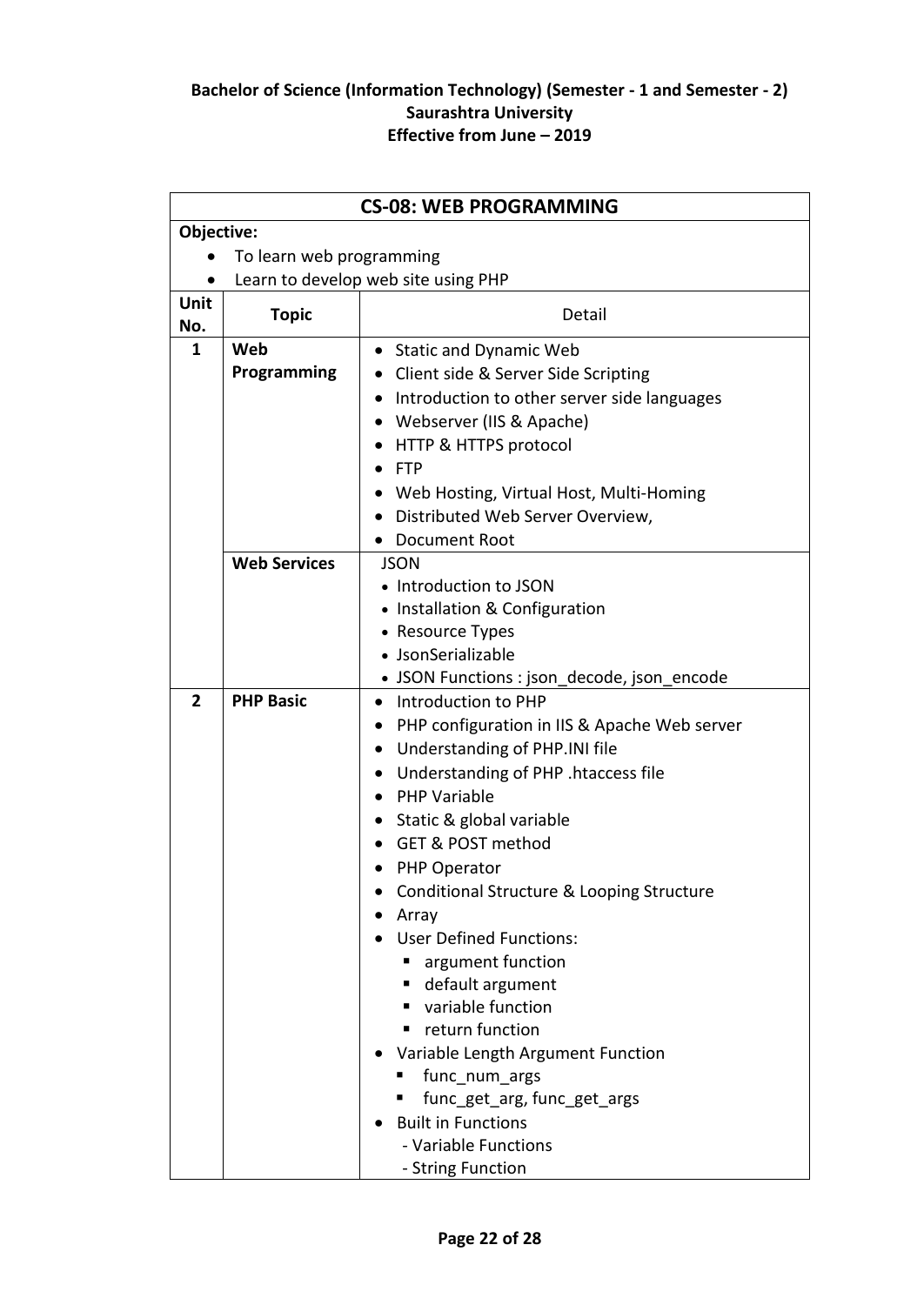|   | Effective from June - 2019       |                                                       |  |
|---|----------------------------------|-------------------------------------------------------|--|
|   |                                  | - Math Function<br>- Date Function                    |  |
|   |                                  | - Array Function                                      |  |
|   |                                  | - Miscellaneous Function                              |  |
|   |                                  | - File handling Function                              |  |
| 3 | Handling Form,<br><b>Session</b> | Handling form with GET & POST<br>$\bullet$<br>Cookies |  |
|   | <b>Tracking &amp; PHP</b>        | Session<br>$\bullet$                                  |  |
|   | <b>Components</b>                | Server variable                                       |  |
|   |                                  |                                                       |  |
|   |                                  | <b>PHP Components</b><br>$\bullet$                    |  |
|   |                                  | PHP GD Library<br>PHP Regular expression              |  |
|   |                                  | <b>Uploading file</b>                                 |  |
|   |                                  | Sending mail                                          |  |
|   |                                  |                                                       |  |
|   | <b>AJAX</b>                      | • What is AJAX                                        |  |
|   |                                  | • PHP with AJAX                                       |  |
|   |                                  | • MySql with AJAX                                     |  |
|   |                                  | • What is JQuery AJAX                                 |  |
|   |                                  | . JQuery AJAX with PHP                                |  |
| 4 | <b>Introduction</b>              | • Working with MySQL using PhpMyAdmin                 |  |
|   | of SQL                           | • SQL DML Statement (Insert, Update, Select, Delete)  |  |
|   |                                  | Command                                               |  |
|   |                                  | • PHP-MySQLi Connectivity                             |  |
|   |                                  | · PHP-MySQLi Functions                                |  |
|   |                                  | mysqli connect, mysqli close, mysqli error,           |  |
|   |                                  | msyqli_errno, mysqli_select_db, mysqli_query,         |  |
|   |                                  | mysqli fetch_array, mysqli_num_Rows, mysqli_affe      |  |
|   |                                  | cted Rows, mysqli fetch assoc, mysqli fetch field,    |  |
|   |                                  | mysqli fetch object, mysqli fetch row,                |  |
|   |                                  | mysqli_insert_id, mysqli_num_fields, mysqli_data_seek |  |
| 5 | <b>jQuery</b>                    | • What is jQuery?                                     |  |
|   |                                  | • ¡Query Syntax                                       |  |
|   |                                  | · jQuery Selector                                     |  |
|   |                                  | - Element Selector                                    |  |
|   |                                  | - Class Selector                                      |  |
|   |                                  | - id Selector                                         |  |
|   |                                  | • jQuery Events                                       |  |
|   |                                  | Click, dbclick, keypress, keydown, keyup, submit,     |  |
|   |                                  | change, focus, blur, load, resize, scroll, unlode     |  |
|   |                                  | • jQuery Effects                                      |  |
|   |                                  | hide show, fade, slide                                |  |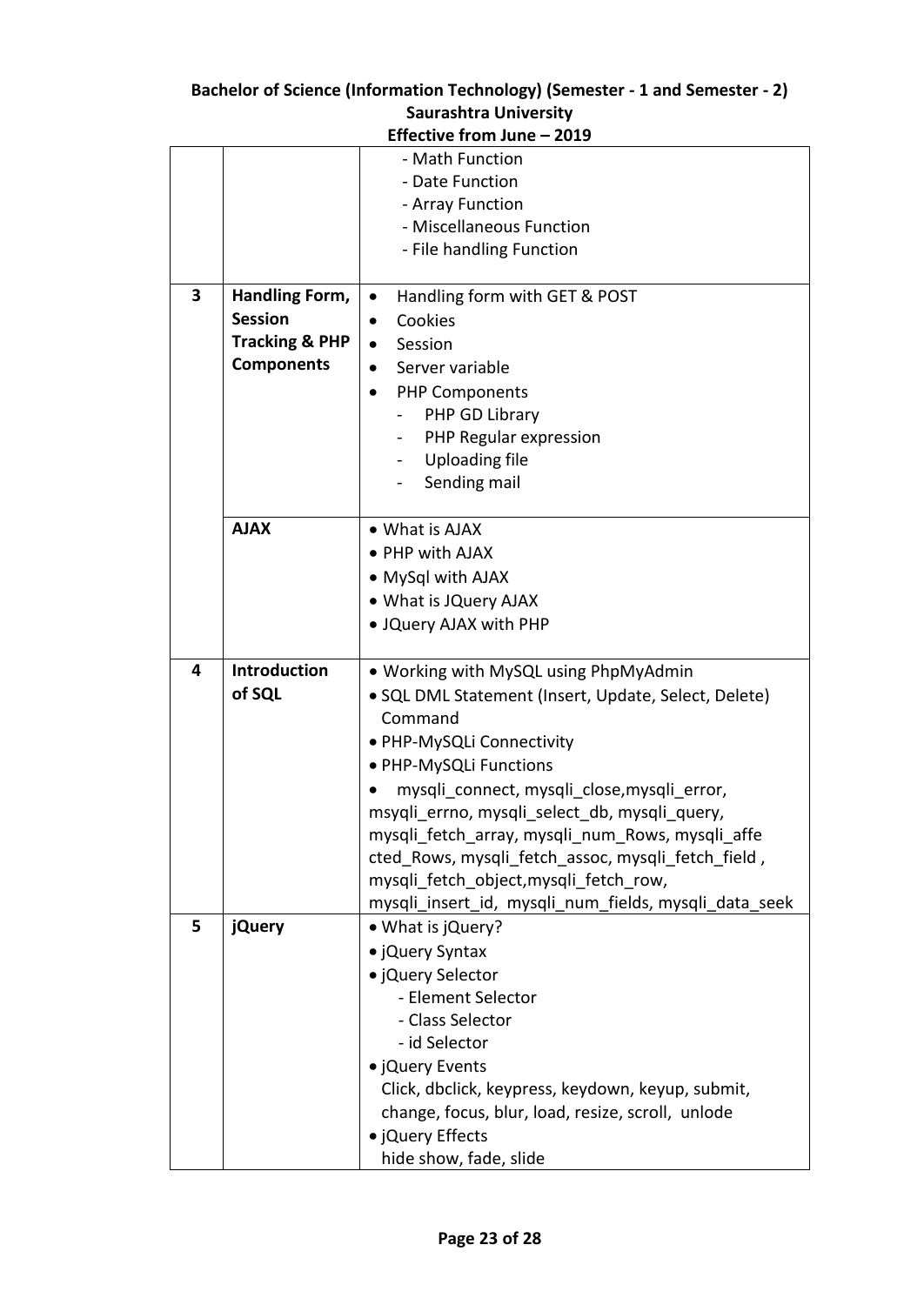| LUCCUVE TIVIII JUNE<br>-2017 |                                                       |  |
|------------------------------|-------------------------------------------------------|--|
|                              | • jQuery Methods                                      |  |
|                              | Css, height, width, innerWidth, innerHeight,          |  |
|                              | outerWidth, outerHeight, html, text, append, prepend, |  |
|                              | after, before, addClass, removeClass, toggleClass,    |  |
|                              | remove, empty                                         |  |

Seminar - 5 Lectures Expert Talk - 5 Lectures Test - 5 Lectures

# **Total Lectures: 60+15=75**

# **Reference Books:**

- 1. [Modern PHP: New Features and Good Practices b](http://www.amazon.com/Modern-PHP-Features-Good-Practices/dp/1491905018/ref=sr_1_4/179-1137637-7060419?s=books&ie=UTF8&qid=1455793160&sr=1-4)y Josh Lockhart (ORELLY)
- 2. [PHP Cookbook: Solutions & Examples for PHP Programmers](http://www.amazon.com/PHP-Cookbook-Solutions-Examples-Programmers/dp/144936375X/ref=sr_1_6/179-1137637-7060419?s=books&ie=UTF8&qid=1455793160&sr=1-6) by David Sklar and Adam Trachtenberg (ORELLY)
- 3. [Programming PHP b](http://www.amazon.com/Programming-PHP-Kevin-Tatroe/dp/1449392776/ref=sr_1_8/179-1137637-7060419?s=books&ie=UTF8&qid=1455793160&sr=1-8)y [Kevin Tatroe](http://www.amazon.com/Kevin-Tatroe/e/B001IGO9A2/ref=sr_ntt_srch_lnk_8?qid=1455793160&sr=1-8) and Peter MacIntyre ORELLY)
- 4. [PHP for the Web: Visual QuickStart Guide \(4th Edition\)](http://www.amazon.com/PHP-Web-Visual-QuickStart-Guide/dp/0321733452/ref=sr_1_5/179-1137637-7060419?s=books&ie=UTF8&qid=1455793160&sr=1-5) by Larry Ullman (Peachpit Press)

# **Additional Topics (Not to be asked in examination ):**

Student should be aware of followings

- Case Study
- Uses and Advantages of CMS
- Wordpress [Introduction & Installation]
- Joomla [Introduction & Installation]
- Magento [Introduction & Installation]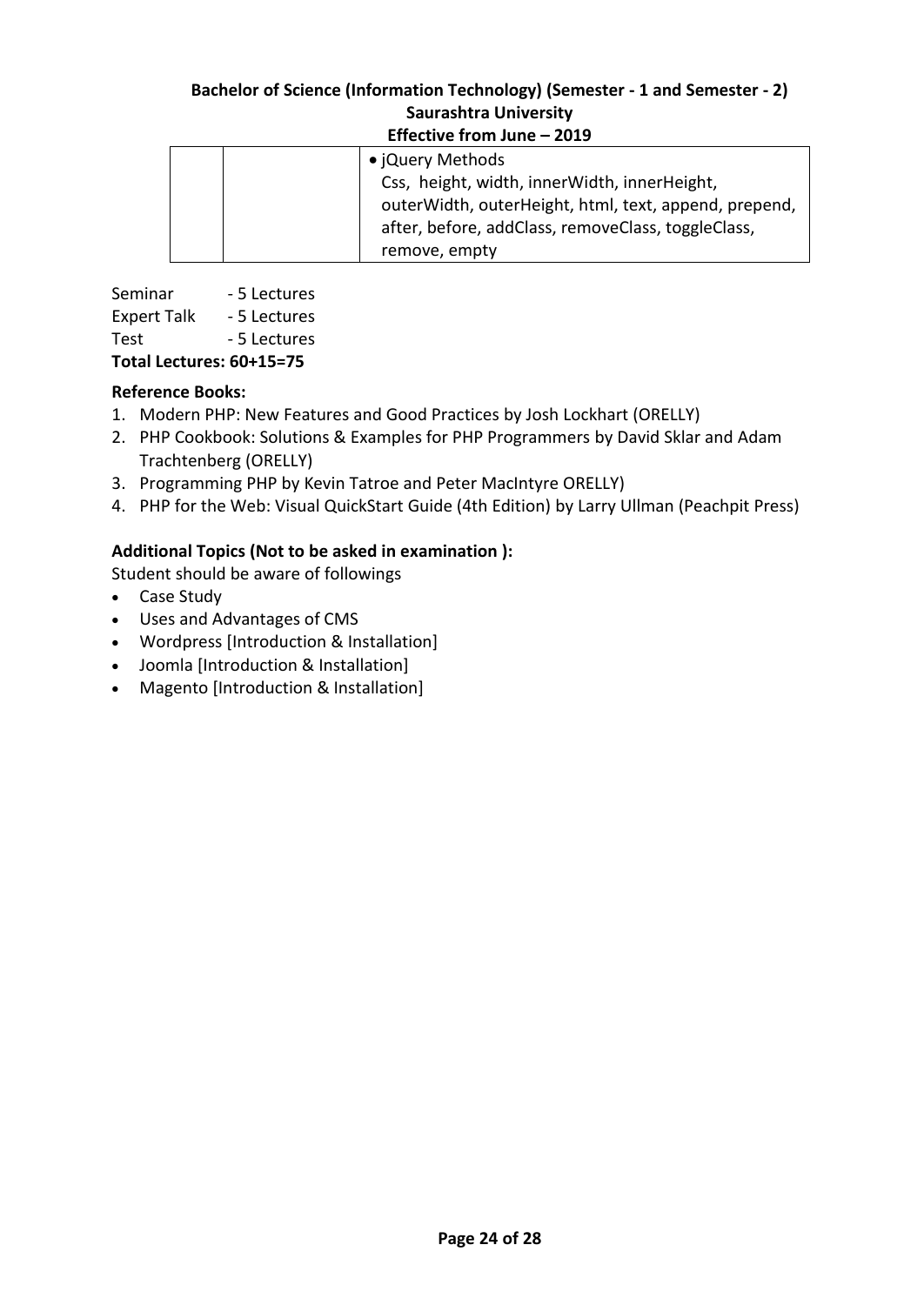| <b>CS-09: COMPUTER ORGANIZATION AND ARCHITECTURE</b> |                                                           |                                                                                                                                                                                                                                                                                                                                                                                                                                                                                                                                                                                                                                                                                                                           |  |
|------------------------------------------------------|-----------------------------------------------------------|---------------------------------------------------------------------------------------------------------------------------------------------------------------------------------------------------------------------------------------------------------------------------------------------------------------------------------------------------------------------------------------------------------------------------------------------------------------------------------------------------------------------------------------------------------------------------------------------------------------------------------------------------------------------------------------------------------------------------|--|
|                                                      | Objective: To learn how hardware of computer system works |                                                                                                                                                                                                                                                                                                                                                                                                                                                                                                                                                                                                                                                                                                                           |  |
| Unit<br>No.                                          | <b>Topic</b>                                              | <b>Detail</b>                                                                                                                                                                                                                                                                                                                                                                                                                                                                                                                                                                                                                                                                                                             |  |
| $\mathbf{1}$                                         | <b>Digital Logic</b><br><b>Circuits</b>                   | <b>Logic Gates</b><br>٠<br>Exclusive<br>AND, OR, NOT, NAND, NOR, XOR,<br>NOR gates<br><b>Boolean Algebra</b><br>Boolean algebra?<br>Boolean variable and Boolean function<br>(Analog and Digital Signals)<br>Truth table<br>п<br>Postulates<br>٠<br>Theorem related to postulates<br>п.<br>Simplified Boolean function using<br>٠<br>postulates and draw logical diagram of<br>simplified function<br>Simplified Boolean function using Karnaugh<br>٠<br>map method with DON'T CARE condition<br><b>Sequential And Combinational Circuits</b><br>Clock pulses<br>Combinational circuit,<br>٠<br>sequential circuit and adder<br><b>Flip Flops</b><br>SR, Clocked SR, D, JK, JK - Master Slave, T<br><b>Universal Gate</b> |  |
| $\overline{2}$                                       | <b>Digital</b><br>Component                               | <b>Integrated Circuits</b><br>$\bullet$<br>Decoders (2 X 4, 3 X 8)<br>п<br>Encoders (Octal to Binary $-8 X 3$ )<br>п<br>Multiplexer (4 X 1)<br>Demultiplexer (1 X 4)                                                                                                                                                                                                                                                                                                                                                                                                                                                                                                                                                      |  |
|                                                      |                                                           | Register<br>Block diagram of register<br>Parallel register and shift register<br>Asynchronous 4-bits Binary Counter<br>п                                                                                                                                                                                                                                                                                                                                                                                                                                                                                                                                                                                                  |  |
| 3                                                    | Data<br>Representation                                    | Multiplication and division of two binary<br>numbers<br>Floating point representation<br>Fixed point representation<br>Error Detection code - (Parity Bit)                                                                                                                                                                                                                                                                                                                                                                                                                                                                                                                                                                |  |
| 4                                                    | Central<br><b>Processing Unit</b>                         | Introduction Of CPU<br>Major component of CPU<br>General Register Organization                                                                                                                                                                                                                                                                                                                                                                                                                                                                                                                                                                                                                                            |  |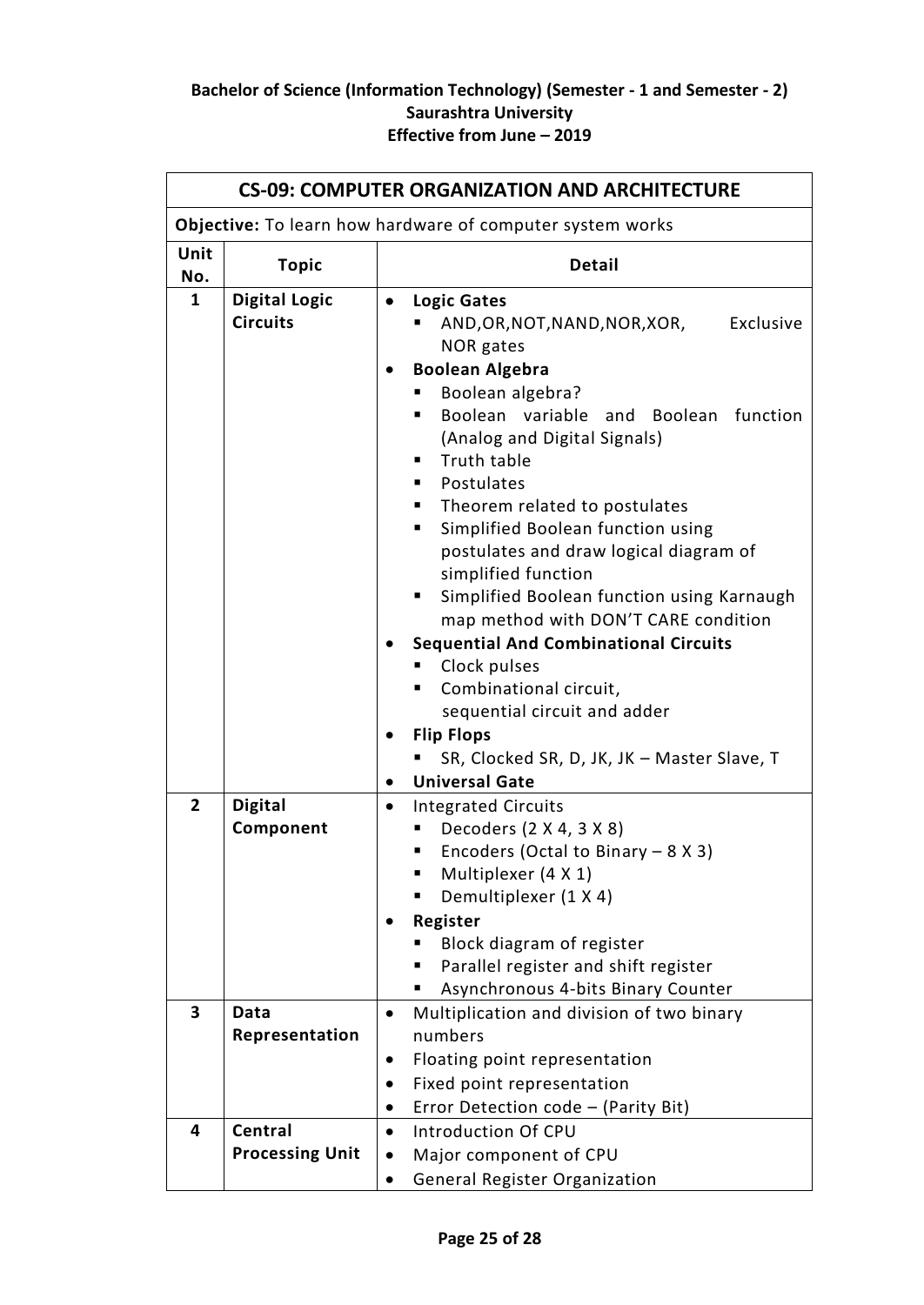| Effective from June - 2019 |              |                                                      |  |
|----------------------------|--------------|------------------------------------------------------|--|
|                            |              | control word                                         |  |
|                            |              | <b>Accumulator Register</b>                          |  |
|                            |              | <b>Stack Organization</b>                            |  |
|                            |              | Register stack                                       |  |
|                            |              | Memory stack<br>٠                                    |  |
|                            |              | Polish notation and reverse polish notation          |  |
|                            |              | <b>Arithmetic And Logic Unit</b>                     |  |
|                            |              | Block diagram of ALU                                 |  |
|                            |              | <b>Interrupts</b><br>$\bullet$                       |  |
| 5                          | Input-Output | Memory buses<br>$\bullet$                            |  |
|                            | Organization | Block diagram and function<br>٠                      |  |
|                            |              | Data Bus, Address Bus and Control lines<br>$\bullet$ |  |
|                            |              | Input Output Buses                                   |  |
|                            |              | Concept of input output interface<br>$\bullet$       |  |
|                            |              | Input Out Processor (IOP)<br>$\bullet$               |  |
|                            |              | <b>Direct Memory Access</b><br>$\bullet$             |  |
|                            |              | <b>DMA</b> controller                                |  |

Students seminar - 5 Lectures Expert Talk - 5 Lectures Students Test - 5 Lectures **Total Lectures 60 + 15 = 75**

#### **Reference Books:**

- 1. Computer System Architecture By Morris Mano (PHI).
- 2. Digital Logic And Computer Design By Morris Mano.
- 3. Digital Computer Electronics By Malvino And Leach.

#### **Hands On (Not to be asked in examination):**

**-** Instruction Formats **-** Simulator Base Program

#### **Additional Topics to be taught during the semester-2 (Not to be asked in examination):**

Following tools should be used to train students.

- Simulator 8051
- Using Trainer kit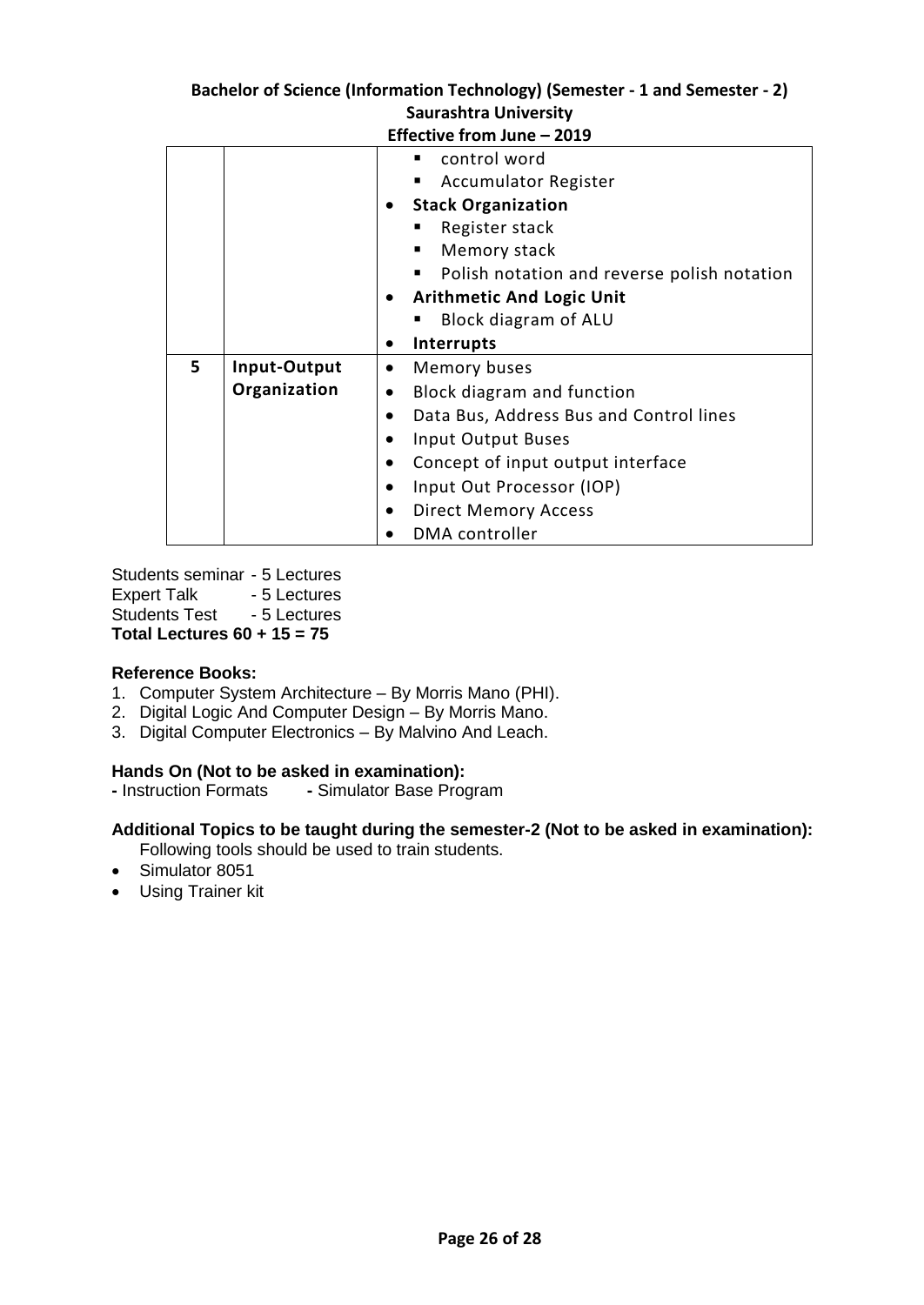|                | <b>CS-10: MATHEMATICAL AND STATISTICAL FOUNDATION OF COMPUTER SCIENCE</b> |                                                                                     |  |  |  |  |
|----------------|---------------------------------------------------------------------------|-------------------------------------------------------------------------------------|--|--|--|--|
|                | Objective:                                                                |                                                                                     |  |  |  |  |
|                | • To Aware about basic Mathematics and Statistics                         |                                                                                     |  |  |  |  |
|                |                                                                           | To develop Reasoning ability and Logical ability                                    |  |  |  |  |
| $\bullet$      |                                                                           | To develop Arithmetic's ability                                                     |  |  |  |  |
|                |                                                                           | To develop a positive attitude towards learning Mathematics & statistics            |  |  |  |  |
|                |                                                                           | To perform mathematical & statistical operations and manipulations with confidence, |  |  |  |  |
|                | speed and accuracy.                                                       |                                                                                     |  |  |  |  |
| Unit           | <b>Topic</b>                                                              | <b>Details</b>                                                                      |  |  |  |  |
| No.            |                                                                           |                                                                                     |  |  |  |  |
| $\mathbf{1}$   | <b>Determinants</b>                                                       | Introduction<br>$\bullet$                                                           |  |  |  |  |
|                |                                                                           | $2 \times 2$ , 3×3 order determinant<br>$\bullet$                                   |  |  |  |  |
|                |                                                                           | Cramer's method for solving linear equation(Two and Three<br>$\bullet$              |  |  |  |  |
|                |                                                                           | Variables)                                                                          |  |  |  |  |
|                |                                                                           | Properties of Determinants<br>٠                                                     |  |  |  |  |
|                |                                                                           | Examples                                                                            |  |  |  |  |
| $\overline{2}$ | <b>Matrices</b>                                                           | Introduction<br>$\bullet$                                                           |  |  |  |  |
|                |                                                                           | Different types of matrix(square matrix, column matrix, row matrix,<br>٠            |  |  |  |  |
|                |                                                                           | Diagonal matrix, Unit matrix, null matrix)                                          |  |  |  |  |
|                |                                                                           | Transpose of matrix<br>٠                                                            |  |  |  |  |
|                |                                                                           | Addition, subtraction & multiplication of two matrices                              |  |  |  |  |
|                |                                                                           | Adjoint of a square matrix                                                          |  |  |  |  |
|                |                                                                           | Inverse of matrix<br>٠                                                              |  |  |  |  |
| 3              | Co-ordinate                                                               | Introduction<br>$\bullet$                                                           |  |  |  |  |
|                | Geometry                                                                  | <b>Quadrants &amp; Axes</b><br>٠                                                    |  |  |  |  |
|                |                                                                           | Distance between two points in R2(without proof)<br>٠                               |  |  |  |  |
|                |                                                                           | Section formula (without proof)                                                     |  |  |  |  |
|                |                                                                           | Area of triangle(without proof)                                                     |  |  |  |  |
|                |                                                                           | <b>Typical examples</b>                                                             |  |  |  |  |
|                | <b>Set Theory</b>                                                         | Introduction<br>$\bullet$                                                           |  |  |  |  |
|                |                                                                           | Method of representation of a set                                                   |  |  |  |  |
|                |                                                                           | Operation on sets & its properties (with only Logical proof)                        |  |  |  |  |
|                |                                                                           | De'Morgan laws with Logical proof<br>$\bullet$                                      |  |  |  |  |
|                |                                                                           | Difference of two sets                                                              |  |  |  |  |
|                |                                                                           | Cartesian products (up to two sets)<br>٠                                            |  |  |  |  |
|                |                                                                           | Typical examples                                                                    |  |  |  |  |
| 4              | <b>Measures of</b>                                                        | Mean(ungroup data, group data)<br>$\bullet$                                         |  |  |  |  |
|                | <b>Central</b>                                                            | Median(ungroup data, group data)<br>٠                                               |  |  |  |  |
|                | <b>Tendency &amp;</b>                                                     | Mode(ungroup data, group data)                                                      |  |  |  |  |
|                | <b>Dispersion</b>                                                         | Range<br>$\bullet$                                                                  |  |  |  |  |
|                |                                                                           | Quartiles                                                                           |  |  |  |  |
|                |                                                                           | <b>Standard Deviation</b>                                                           |  |  |  |  |